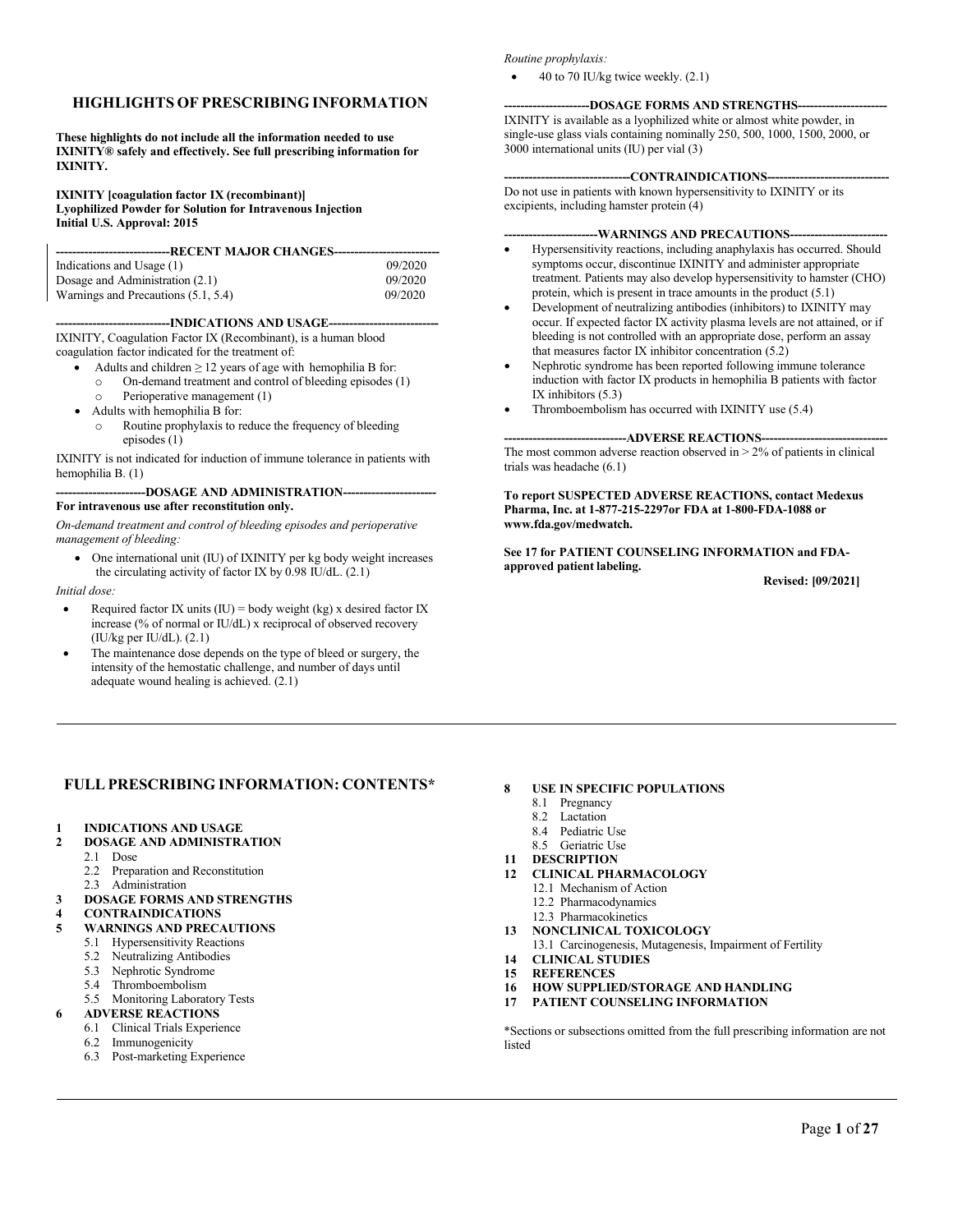# **FULL PRESCRIBING INFORMATION**

#### <span id="page-1-0"></span>**1 INDICATIONS AND USAGE**

IXINITY, Coagulation Factor IX (Recombinant), is a human blood coagulation factor indicated for the treatment of:

- Adults and children  $\geq 12$  years of age with hemophilia B for:
	- o On-demand treatment and control of bleeding episodes
	- o Perioperative management
	- Adults with hemophilia B for:
		- o Routine prophylaxis to reduce the frequency of bleeding episodes

IXINITY is not indicated for induction of immune tolerance in patients with hemophilia B [*see Warnings and Precautions [\(5.3\)](#page-8-4)*].

## **2 DOSAGE AND ADMINISTRATION**

#### **For intravenous use after reconstitution only.**

#### <span id="page-1-1"></span>**2.1 Dose**

- Each vial of IXINITY has the recombinant factor IX (rFIX) potency in international units (IU) stated on the vial.
- Dosage and duration of treatment for factor IX products depend on the severity of the factor IX deficiency, the location and extent of bleeding, the patient's clinical condition, age, and pharmacokinetic parameters of factor IX, such as incremental recovery and halflife.

#### Initial Dose

Calculate the initial dose of IXINITY based on the empirical finding that one international unit (IU) of IXINITY per kg body weight increases the circulating level of factor IX by 0.98 international units/dL (IU/dL) of plasma in adults and children  $\geq$  12 years of age.

Initial Dose = body weight (kg) x desired factor IX increase (% of normal or IU/dL) x reciprocal of observed recovery (IU/kg per IU/dL)

## Incremental Recovery in Previously Treated Patients (PTPs)

Base calculation of the dose on the patient's individual incremental recovery using serial factor IX activity assays, to account for the wide range of inter-individual differences in incremental recovery and the type of aPTT reagent used for the assay. Titrate the dose based on the patient's clinical response and individual pharmacokinetics, in particular incremental recovery and half-life.

For an incremental recovery of 0.98 IU/dL per IU/kg, calculate the dose as follows:

Dose (IU) = body weight (kg) x desired factor IX increase (% of normal or IU/dL) x 1.02 dL/kg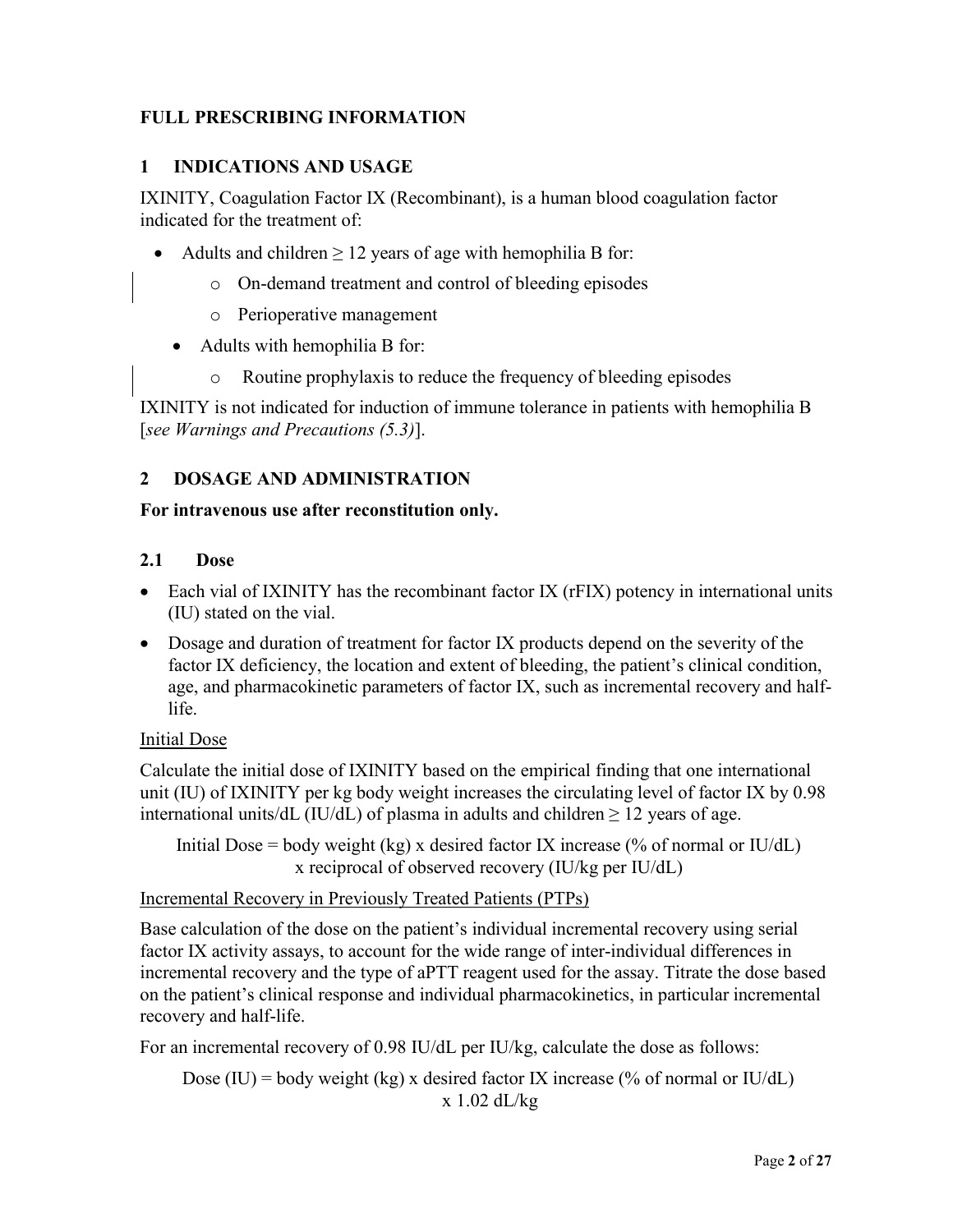Examples (assuming patient's baseline factor IX level is  $\leq 1\%$  of normal):

- 1. A dose of 4550 international units (IUs) of IXINITY administered to a 70 kg patient should be expected to result in a peak post-infusion factor IX increase of 4550 IU x (0.98 IU/dL per IU/kg)/(70 kg) = 64 IU/dL (approximately 60% of normal)
- 2. A peak of 70% is required in a 60 kg patient. The appropriate dose would be  $(60 \text{ kg x } 70 \text{ IU}/dL)/(0.98 \text{ IU}/dL \text{ per IU}/kg) = 4286 \text{ IU}$
- Monitor factor IX activity to ensure that the desired factor IX activity level has been achieved [*see Warnings and Precautions [\(5.5\)](#page-9-2)*].
- Titrate doses using factor IX activity and pharmacokinetic parameters such as half-life and incremental recovery, as well as by taking the clinical situation into consideration, to adjust the dose and frequency of repeated infusions as appropriate.
- Factor IX activity measurements in the clinical laboratory may be affected by the type of activated partial thromboplastin time (aPTT) reagent or laboratory standard used [*see Warnings and Precautions [\(5.5\)](#page-9-2)*].

## On-demand Treatment and Control of Bleeding Episodes and Perioperative Management of Bleeding

Guides for dosing IXINITY in the on-demand treatment and control of bleeding episodes [\(Table 1\)](#page-3-0) and perioperative management [\(Table 2\)](#page-3-1) are provided in the tables below. Individual patients may vary in their response to factor IX and may demonstrate different levels of *in vivo* recovery and different half-lives.

For surgical procedures, initiate treatment with IXINITY early enough pre-operatively to achieve and maintain the desired factor IX level before starting the procedure.

## Routine Prophylaxis

The dose for previously treated patients (PTPs) is 40 to 70 IU/kg twice weekly. Adjust the dose based on the individual patient's bleeding pattern and physical activity.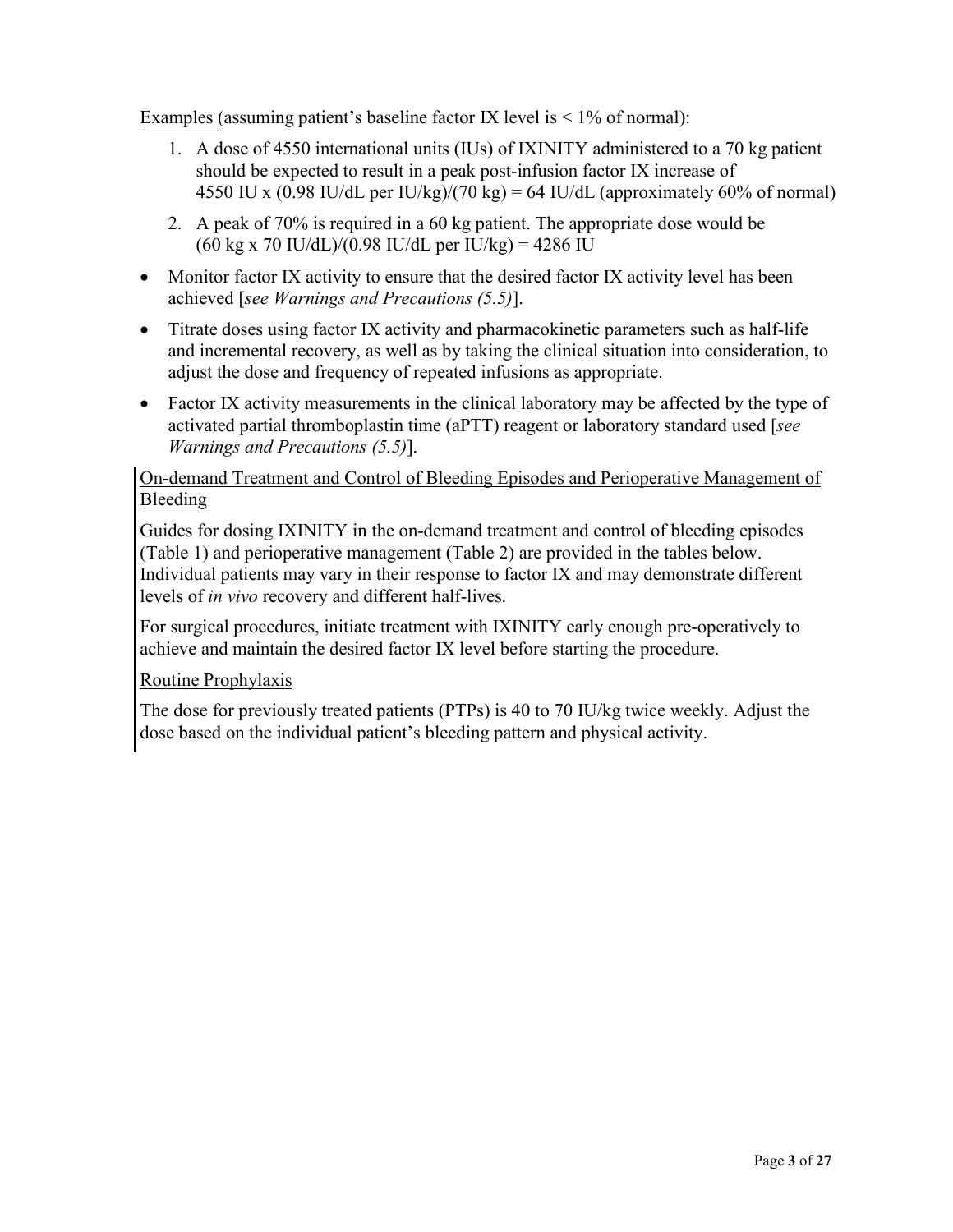| <b>Type of Bleeding Episode</b>                                                                                                                                          | <b>Desired Peak</b><br><b>Factor IX Level (%</b><br>of normal or<br>IU/dL) | <b>Dosing</b><br><b>Interval</b><br>(hours) | <b>Duration of</b><br>therapy (days) |
|--------------------------------------------------------------------------------------------------------------------------------------------------------------------------|----------------------------------------------------------------------------|---------------------------------------------|--------------------------------------|
| <b>Minor</b><br>Early bleeds: uncomplicated<br>hemarthroses and superficial<br>muscle (except iliopsoas) with no<br>neurovascular compromise, other<br>soft tissue       | $30 - 60$                                                                  | 24                                          | 1-3, until healing is<br>achieved    |
| <b>Moderate</b><br>Hemarthrosis of longer duration,<br>recurrent hemarthrosis, mucous<br>membranes, deep lacerations,<br>hematuria                                       | $40 - 60$                                                                  | 24                                          | 2-7, until healing is<br>achieved    |
| <b>Major or Life Threatening</b><br>Iliopsoas, deep muscle with<br>neurovascular injury, substantial<br>blood loss, CNS, pharyngeal,<br>retropharyngeal, retroperitoneal | 60-100                                                                     | $12 - 24$                                   | 2-14, until healing is<br>achieved   |

<span id="page-3-0"></span>**Table 1 Dosing for On-demand Treatment and Control of Bleeding Episodes**

Adapted from Srivastava et al. 2013 [\(1\)](#page-16-0).

# <span id="page-3-1"></span>**Table 2 Dosing for Perioperative Management**

| <b>Type of Surgery</b>                                           | <b>Desired Peak</b><br><b>Factor IX Level (%</b><br>of normal or<br>IU/dL) | <b>Dosing</b><br><b>Interval</b><br>(hours) | <b>Duration of</b><br>Therapy (days)   |
|------------------------------------------------------------------|----------------------------------------------------------------------------|---------------------------------------------|----------------------------------------|
| <b>Minor</b><br>(including uncomplicated dental)<br>extractions) |                                                                            |                                             |                                        |
| Pre-op                                                           | 50-80                                                                      |                                             |                                        |
| Post-op                                                          | $30 - 80$                                                                  | 24                                          | 1-5, depending on<br>type of procedure |
| <b>Major</b>                                                     |                                                                            |                                             |                                        |
| Pre-op                                                           | 60-80                                                                      |                                             |                                        |
| Post-op                                                          | $40 - 60$<br>$30 - 50$                                                     | $8 - 24$                                    | $1 - 3$<br>$4-6$                       |
|                                                                  | $20 - 40$                                                                  |                                             | $7 - 14$                               |

Adapted from Srivastava et al. 2013 [\(1\)](#page-16-0).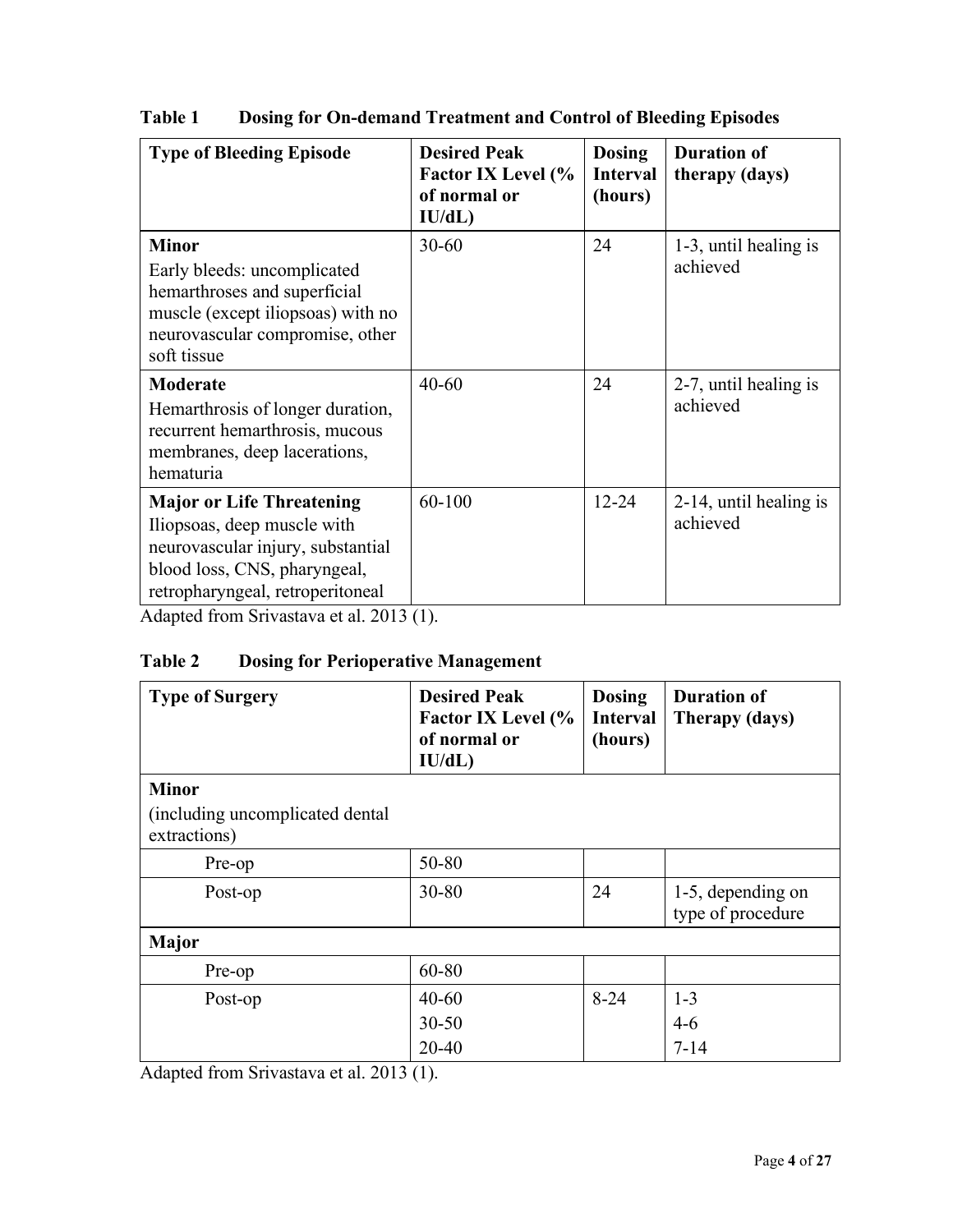## **2.2 Preparation and Reconstitution**

The procedures below are provided as general recommendations for the preparation and reconstitution of IXINITY.

Before starting reconstitution and administration you will need the following items that are included in each kit of IXINITY:

- One (or more) vial(s) of IXINITY 250, 500, 1000, 1500, 2000, or 3000 IU powder
- One (or more) 10 mL syringe(s), pre-filled with 5 mL of Sterile Water for Injection (prefilled syringe) with plunger rod attached
- One sterile vial adapter with filter

In addition, you will need the following items that are not included in the kit:

- One sterile LUER-LOK<sup>TM</sup> syringe (administration syringe); additional or larger syringes may be required if pooling multiple vials
- Sterile alcohol swabs
- Sterile infusion set
- Sterile gauze pad
- Sterile bandage

Always work on a clean surface and wash your hands before performing the following procedures:

- 1. Use aseptic technique during reconstitution procedure.
- 2. Allow IXINITY and the pre-filled syringe to reach room temperature before use.
- 3. Remove cap from the vial (See Figure A). Peel back the cover of the vial adapter package (leave the vial adapter in the package).



**Figure A**

4. Place the administration syringe, if using, and vial adapter on a clean flat work surface.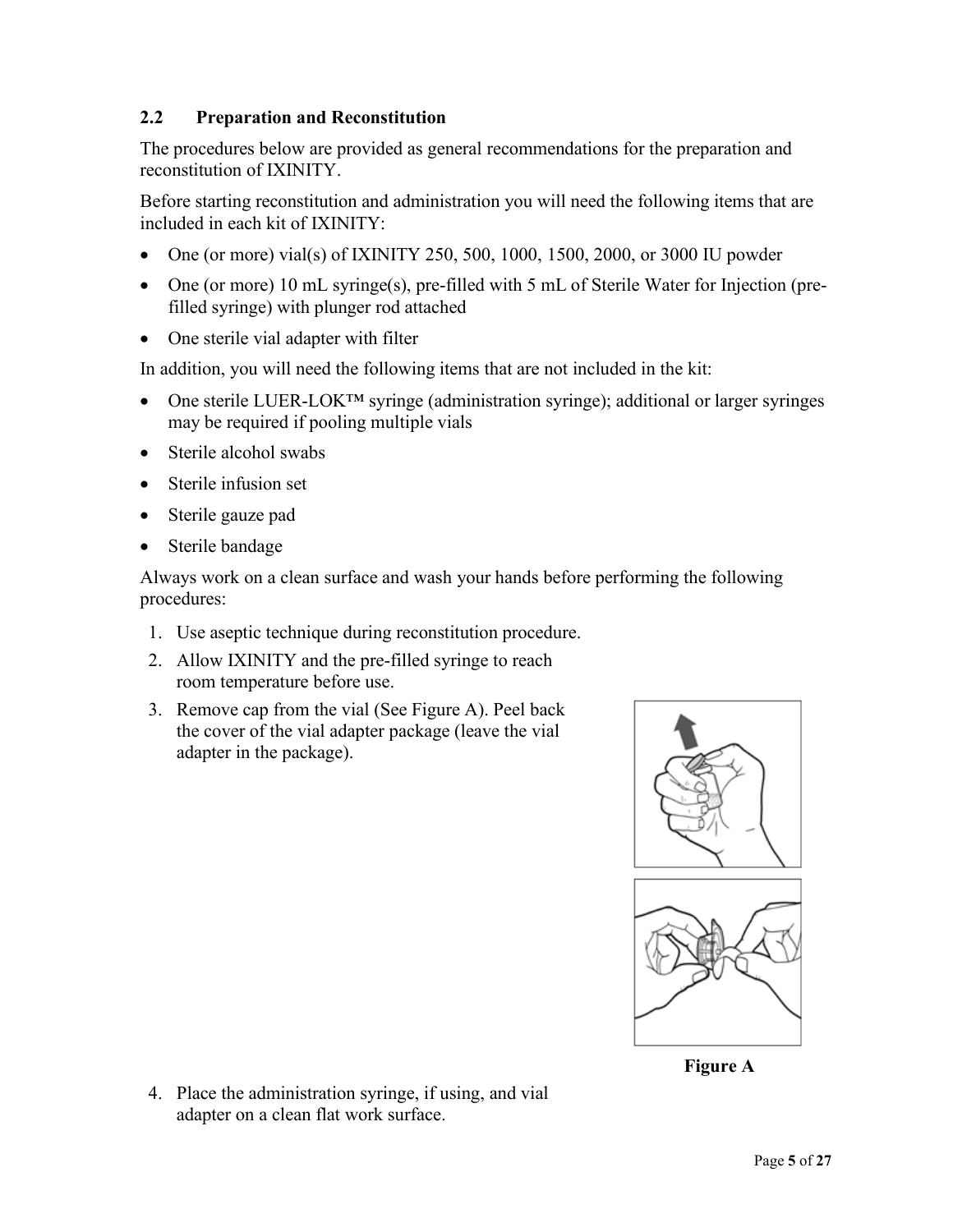5. Twist off the cap of the pre-filled syringe and place it on the clean flat surface (See Figure B).

- 6. Wipe the top of the IXINITY vial with an alcohol swab (or similar germicidal solution) and allow it to dry. Place on a clean, flat surface.
- 7. Firmly hold the package containing the vial adapter on a clean, flat surface. Connect the pre-filled syringe to the vial adapter by pushing the syringe tip down onto the LUER-LOK in the center of the vial adapter, and screw until the syringe is secured (See Figure C).
- 8. Carefully lift up the combined syringe-and-vialadapter and remove it from the plastic package (See Figure D).

9. With one hand, continue to hold the combined syringe-and-vial-adapter. With the other hand, hold the IXINITY vial tightly on a clean, flat surface. In a continuous motion, place the vial adapter over the IXINITY vial; firmly push the filter spike of the vial adapter through the center of IXINITY vial's rubber circle until the clear plastic cap snaps onto the IXINITY vial (See Figure E). Push the plunger down to complete the transfer of all liquid from the syringe to the IXINITY vial.



**Figure B**



**Figure C**







**Figure E**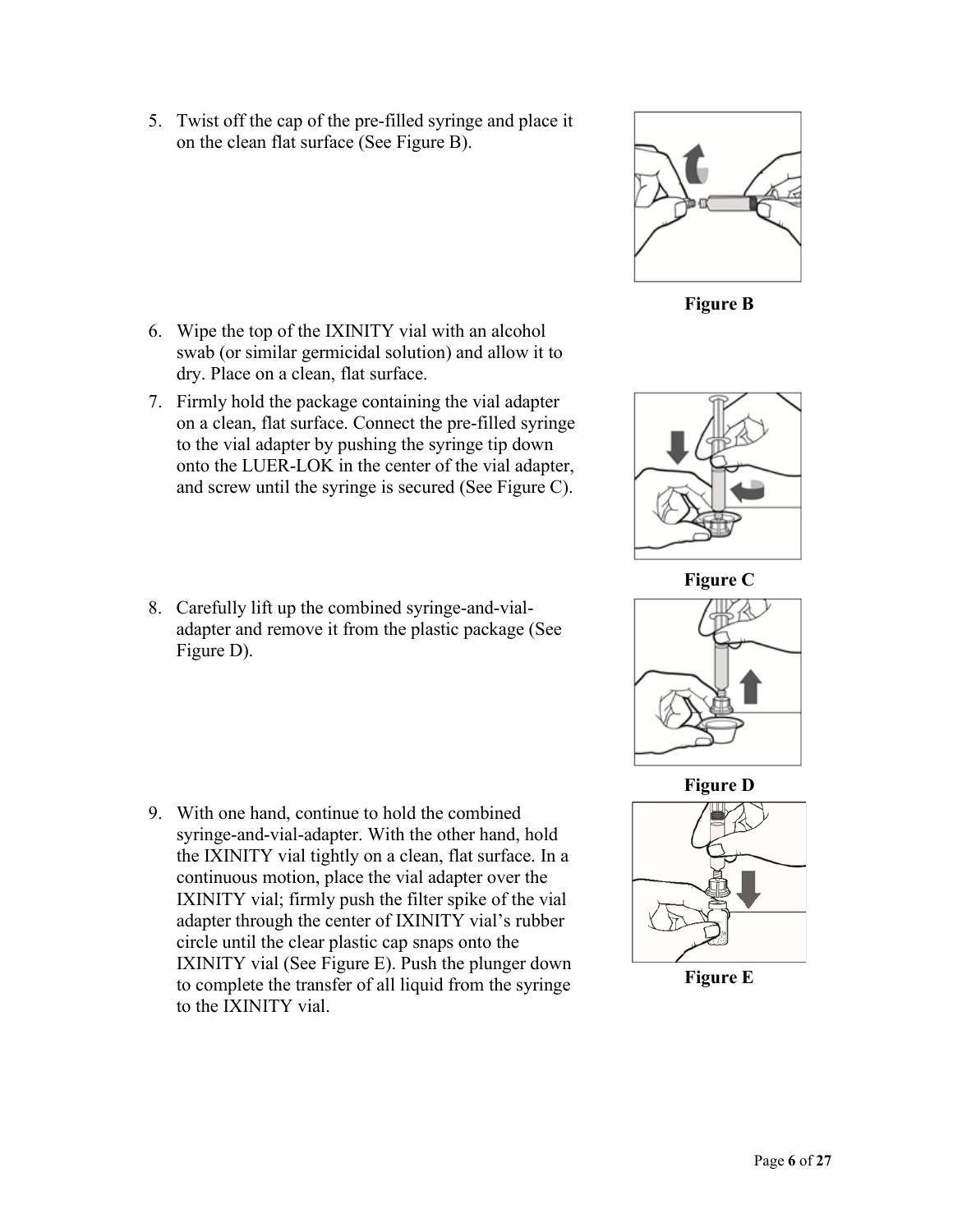- 10. With the syringe and the vial still attached, gently swirl, in a circular motion, the IXINITY vial until the product is fully dissolved/reconstituted (See Figure F).
- 11. Remove the pre-filled syringe (now empty) from the vial adapter by turning it counter clockwise until it is completely detached (See Figure G).

- 12. Remove the administration syringe from its packaging.
- 13. Leave the vial adapter attached to the vial and attach the administration syringe to the vial adapter by turning clockwise until it is securely attached (See Figure H).
- 14. Keeping the administration syringe plunger pressed, turn the IXINITY vial upside down. Draw the solution from the vial through the filter spike in the vial adapter by pulling the plunger back slowly until all solution is transferred into the administration syringe (See Figure I).



**Figure F**



**Figure G**



**Figure H**



**Figure I**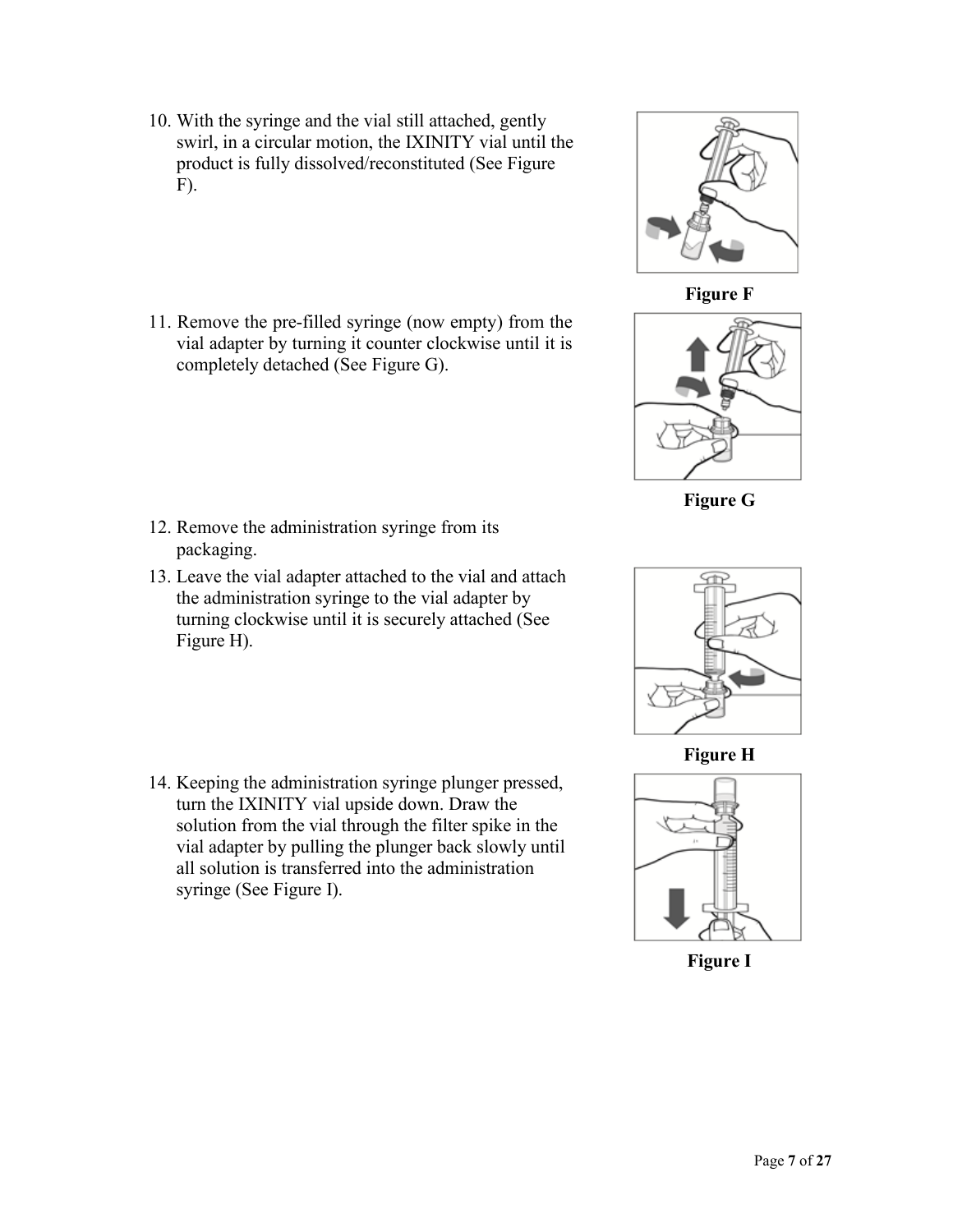15. Keep the administration syringe plunger facing downwards and prevent it from moving. With one hand hold the vial-and-vial-adapter, and with the other hand firmly grasp the barrel of the administration syringe and unscrew the syringe from the vial adapter (See Figure J).



**Figure J**

16. If only dosing with a single vial, proceed to administer IXINITY via intravenous infusion; otherwise proceed to Pooling Instructions.

## POOLING INSTRUCTIONS

- 1. If two or more vials are required to achieve the required dose, remove the pre-filled syringe from the vial adapter on the reconstituted second vial by turning it counter clockwise until it is completely detached.
- 2. Leave the vial adapter attached to the vial and attach the administration syringe containing the reconstituted IXINITY from the first vial by turning it clockwise until it is securely in place.
- 3. Turn the IXINITY vial upside down and slowly pull on the plunger rod to draw the solution into the administration syringe (see Figure I).
- 4. Continue with remaining vials, if required. Once pooling is complete, proceed to administer IXINITY via intravenous infusion.
- After reconstitution of the lyophilized powder, all dosage strengths should yield a clear, colorless solution without visible particles. Discard if visible particulate matter or discoloration is observed.
- Infuse reconstituted solution immediately or within 3 hours of storage at room temperature after reconstitution. Do not refrigerate after reconstitution.
- Do not touch the syringe tip or the inside of the cap. Place the syringe containing the IXINITY solution on the clean surface, making sure that the tip does not touch anything.

## **2.3 Administration**

#### **For intravenous use after reconstitution only.**

- 1. Inspect parenteral drug products visually for particulate matter and discoloration prior to administration, whenever solution and container permit.
- 2. Do not mix IXINITY with other medicinal products for infusion.
- 3. Attach the administration syringe containing the reconstituted IXINITY solution to a sterile infusion set.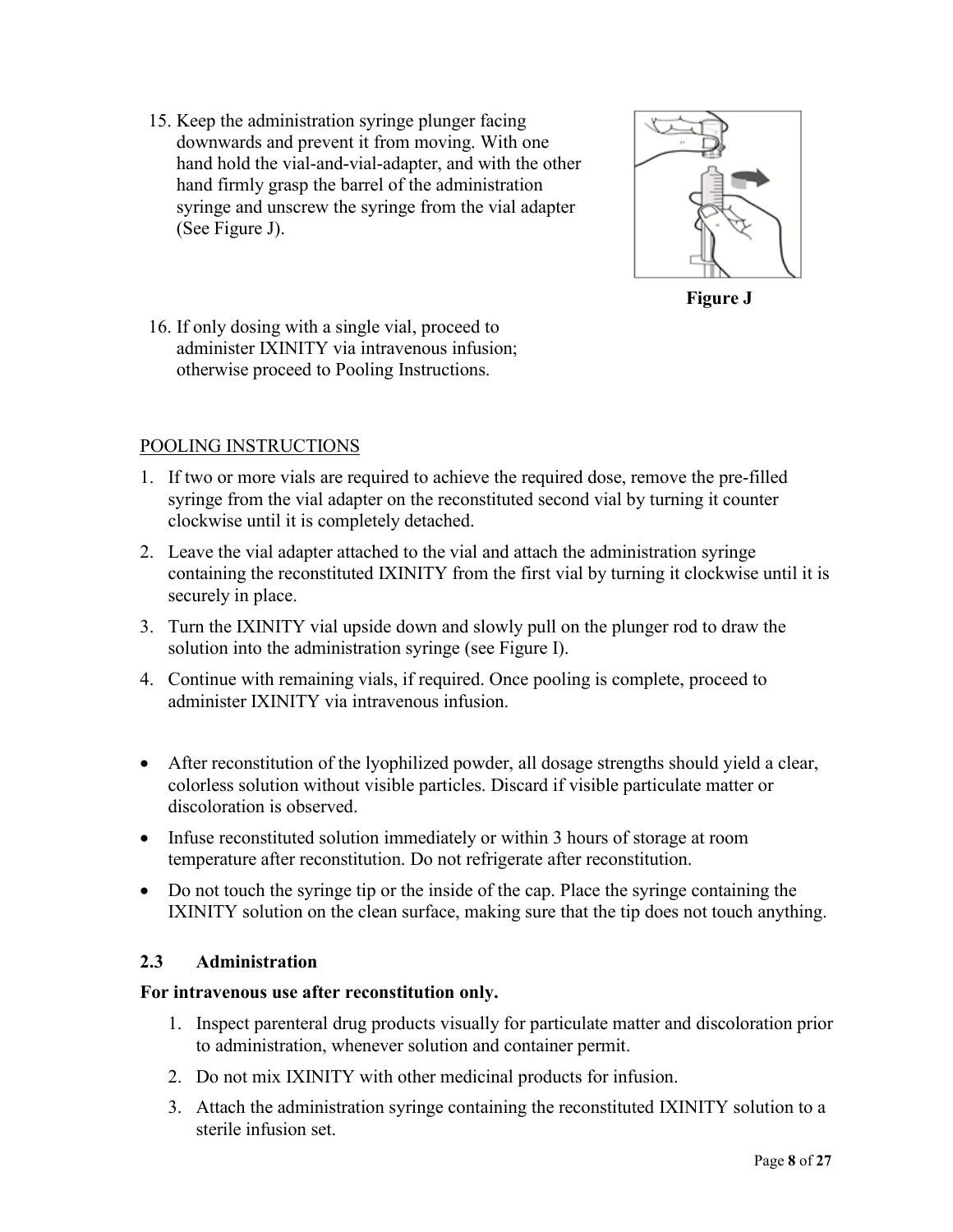- 4. Adapt the infusion rate to the comfort level of each patient, not exceeding 10 mL per minute.
- 5. Record the name and batch number of the product in the patient record.

Dispose of any unused product or waste material in accordance with local requirements.

# <span id="page-8-1"></span>**3 DOSAGE FORMS AND STRENGTHS**

IXINITY is available as a lyophilized white or almost white powder, in single-use glass vials containing nominally 250, 500, 1000, 1500, 2000, or 3000 IU per vial.

# <span id="page-8-2"></span>**4 CONTRAINDICATIONS**

IXINITY is contraindicated in patients who have known hypersensitivity to IXINITY or its excipients, including hamster protein [*see Warnings and Precautions [\(5.1\)](#page-8-0)*].

# **5 WARNINGS AND PRECAUTIONS**

## <span id="page-8-0"></span>**5.1 Hypersensitivity Reactions**

Hypersensitivity reactions, including anaphylaxis, has occurred with IXINITY. Signs of allergic reactions, which can progress to anaphylaxis, include urticaria, angioedema, chest or throat tightness, hypotension, lethargy, nausea, vomiting, dysphagia, paresthesia, restlessness, wheezing and dyspnea. Immediately discontinue administration and initiate appropriate treatment if allergic or anaphylactic-type reactions occur. In case of severe allergic reactions, consider alternative hemostatic measures.

There are literature reports of allergic reactions occurring in close temporal association with the development of factor IX inhibitors.

IXINITY contains trace amounts of Chinese hamster ovary (CHO) proteins. Patients treated with this product may develop hypersensitivity to CHO proteins.

## <span id="page-8-3"></span>**5.2 Neutralizing Antibodies**

Development of neutralizing antibodies (inhibitors) to IXINITY may occur. If expected

factor IX activity plasma levels are not attained, or if bleeding is not controlled as expected with the calculated dose, perform an assay that measures factor IX inhibitor concentration [*see Warnings and Precautions [\(5.5\)](#page-9-2)*].

Patients with factor IX inhibitors are at an increased risk of severe hypersensitivity reactions or anaphylaxis if re-exposed to IXINITY.

## <span id="page-8-4"></span>**5.3 Nephrotic Syndrome**

Nephrotic syndrome may occur with IXINITY. Nephrotic syndrome has been reported following attempted immune tolerance induction in hemophilia B patients with factor IX inhibitors and a history of allergic reactions.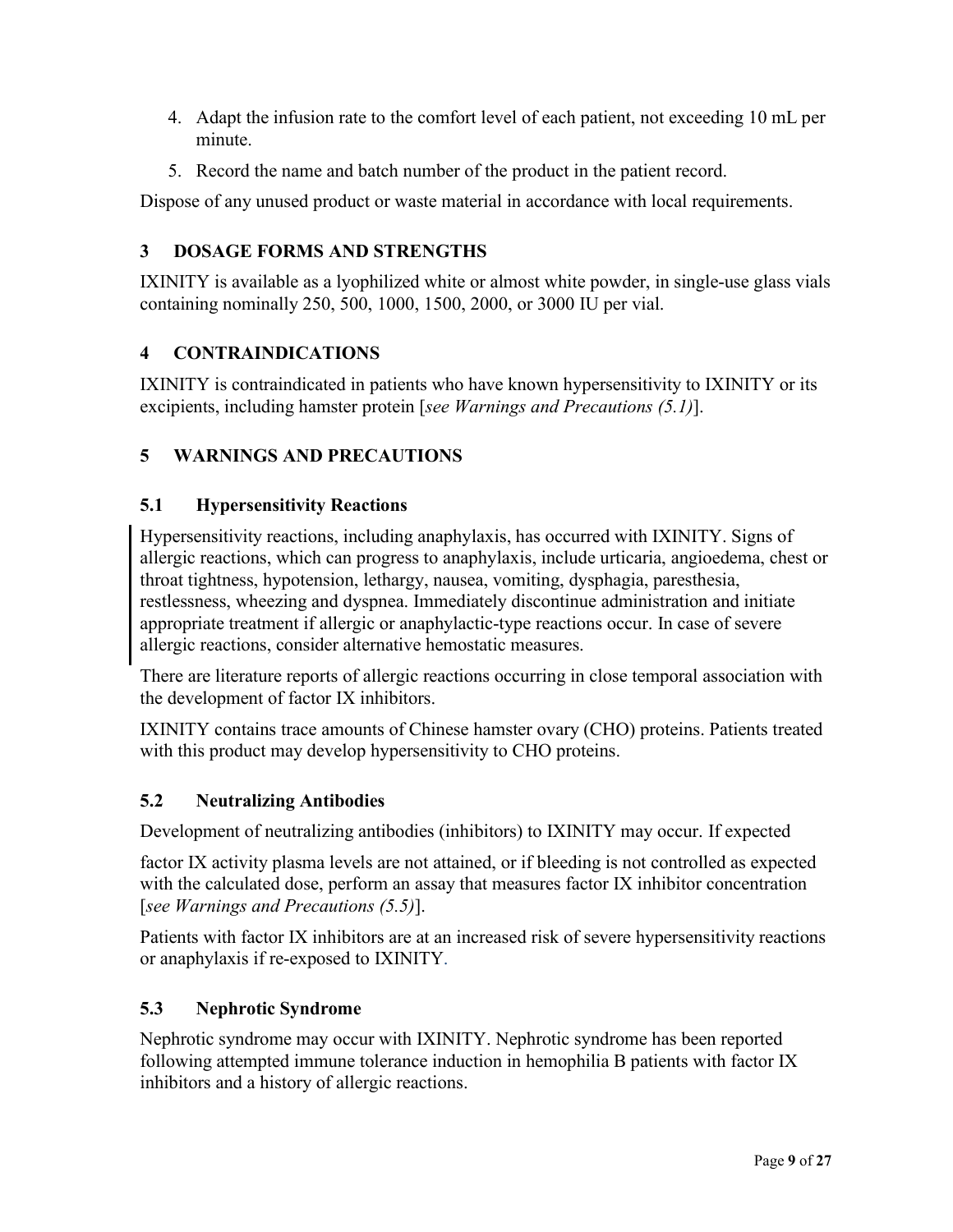# <span id="page-9-0"></span>**5.4 Thromboembolism**

Thromboembolism has occurred with IXINITY use. Because of the potential risk for thromboembolism with the use of factor IX products, monitor for early signs of thromboembolism and consumptive coagulopathy when administering IXINITY to patients with liver disease, fibrinolysis, peri-operative status, or risk for thromboembolic events or disseminated intravascular coagulation.

## <span id="page-9-2"></span>**5.5 Monitoring Laboratory Tests**

- Monitor patients for factor IX activity levels with the one-stage clotting assay to confirm that adequate factor IX levels have been achieved and maintained, when clinically indicated. Factor IX results can be affected by the type of aPTT reagent used [*see Dosage and Administration [\(2.1\)](#page-1-1)*].
- Monitor patients for the development of inhibitors if expected factor IX activity plasma levels are not attained, or if bleeding is not controlled with the recommended dose of IXINITY. Assays used to determine if factor IX inhibitor is present should be titered in Bethesda Units (BUs).

# **6 ADVERSE REACTIONS**

The most common adverse reaction  $(2\%)$  reported in clinical trials was headache.

## <span id="page-9-1"></span>**6.1 Clinical Trials Experience**

Because clinical trials are conducted under widely varying conditions, adverse reaction rates observed in the clinical trials of a drug cannot be directly compared to rates in the clinical trials of another drug and may not reflect the rates observed in clinical practice.

A total of 14 adverse reactions were reported following IXINITY administration among 6 of the 77 subjects who received at least one dose of IXINITY in trials of previously treated patients (PTPs), which included 11 subjects < 18 years of age. A total of 9641 infusions of IXINITY were administered to the 77 subjects. The adverse reactions that were assessed as probably or possibly related to study drug are provided in the table below.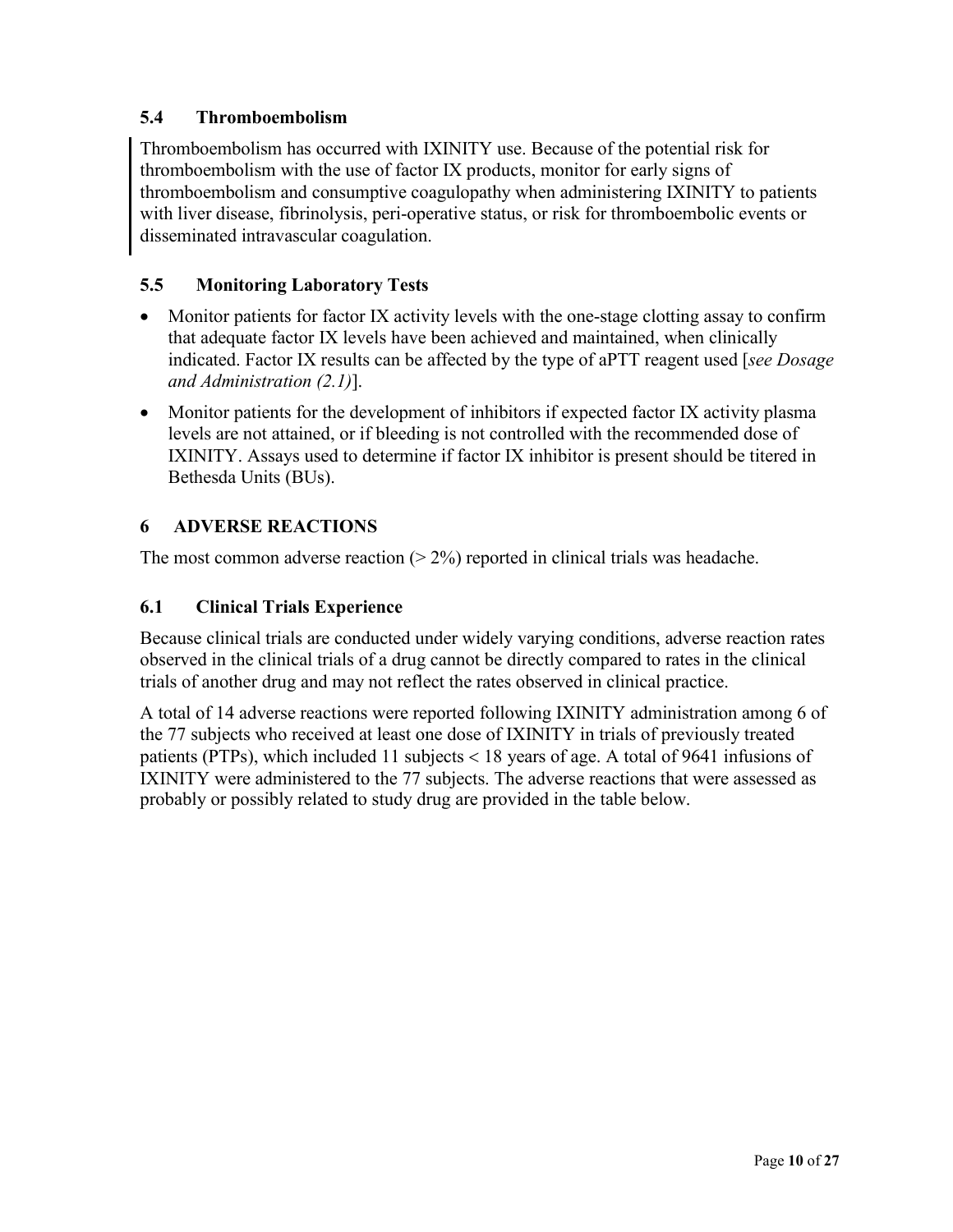| <b>MedDRA Standard System</b><br><b>Organ Class</b>     | <b>Adverse Reaction</b>                       | Number of<br><b>Events</b> | Number of<br><b>Subjects</b><br>$(n = 77)$ $(\frac{9}{6})$ |
|---------------------------------------------------------|-----------------------------------------------|----------------------------|------------------------------------------------------------|
| Congenital, familial and genetic<br>disorders           | Hemophilia ( <i>i.e.</i> lack of<br>efficacy) | 1                          | $1(1.3\%)$                                                 |
| General disorders and<br>administration site conditions | Asthenia                                      | 1                          | $1(1.3\%)$                                                 |
|                                                         | Injection site<br>discomfort                  |                            | $1(1.3\%)$                                                 |
| Infections and infestations                             | Influenza                                     |                            | $1(1.3\%)$                                                 |
| Nervous system disorders                                | Headache                                      | 5                          | $2(2.6\%)$                                                 |
|                                                         | Dysgeusia                                     | 1                          | $1(1.3\%)$                                                 |
|                                                         | Lethargy                                      | 1                          | $1(1.3\%)$                                                 |
| Psychiatric disorders                                   | Apathy                                        | 1                          | $1(1.3\%)$                                                 |
|                                                         | Depression                                    | 1                          | $1(1.3\%)$                                                 |
| Skin and subcutaneous tissue<br>disorders               | Rash pruritic                                 |                            | $1(1.3\%)$                                                 |

## **Table 3 Summary of Adverse Reactions**

## **6.2 Immunogenicity**

All subjects participating in the clinical trial were monitored for inhibitory and non-inhibitory antibodies to factor IX and antibodies for CHO proteins at the following time points; preinfusion, after the first 5 exposure days, and then every 3 months thereafter.

No subjects in IXINITY clinical trials developed inhibitors to factor IX, including 55 subjects with more than 50 exposure days and 45 of those subjects with more than 100 exposure days. Non-inhibitory factor IX binding antibodies were detected in 30% (23/77) of subjects, including 5 subjects positive at baseline. In three of the subjects, the non-inhibitory factor IX antibodies were persistent, while in the remainder the antibodies were sporadic and non-persistent. No clinical adverse findings related to non-inhibitory factor IX antibody formation were identified. Detection of non-inhibitory antibodies against factor IX has been reported following administration of other factor IX products. The clinical significance of this finding is unknown.

In IXINITY clinical trials, 29% (20/68) of subjects tested positive for antibodies against CHO cell proteins. No clinical adverse findings were associated with these antibodies. Reports have been published of sporadic detection of antibodies against CHO cell proteins in subjects treated with other recombinant coagulation factor products produced in CHO cells, as well as in non-hemophilic subjects [\(2\)](#page-16-1). The clinical significance of this is unknown. The manufacturing process for IXINITY was modified to include an additional step to ensure increased clearance of CHO proteins to address the anti-CHO protein response seen in clinical trials. The anti-CHO protein response status of the clinical trial subjects who transitioned to the modified product ( $n = 17$ ) remained negative ( $n = 10$ ), stable/nonspecific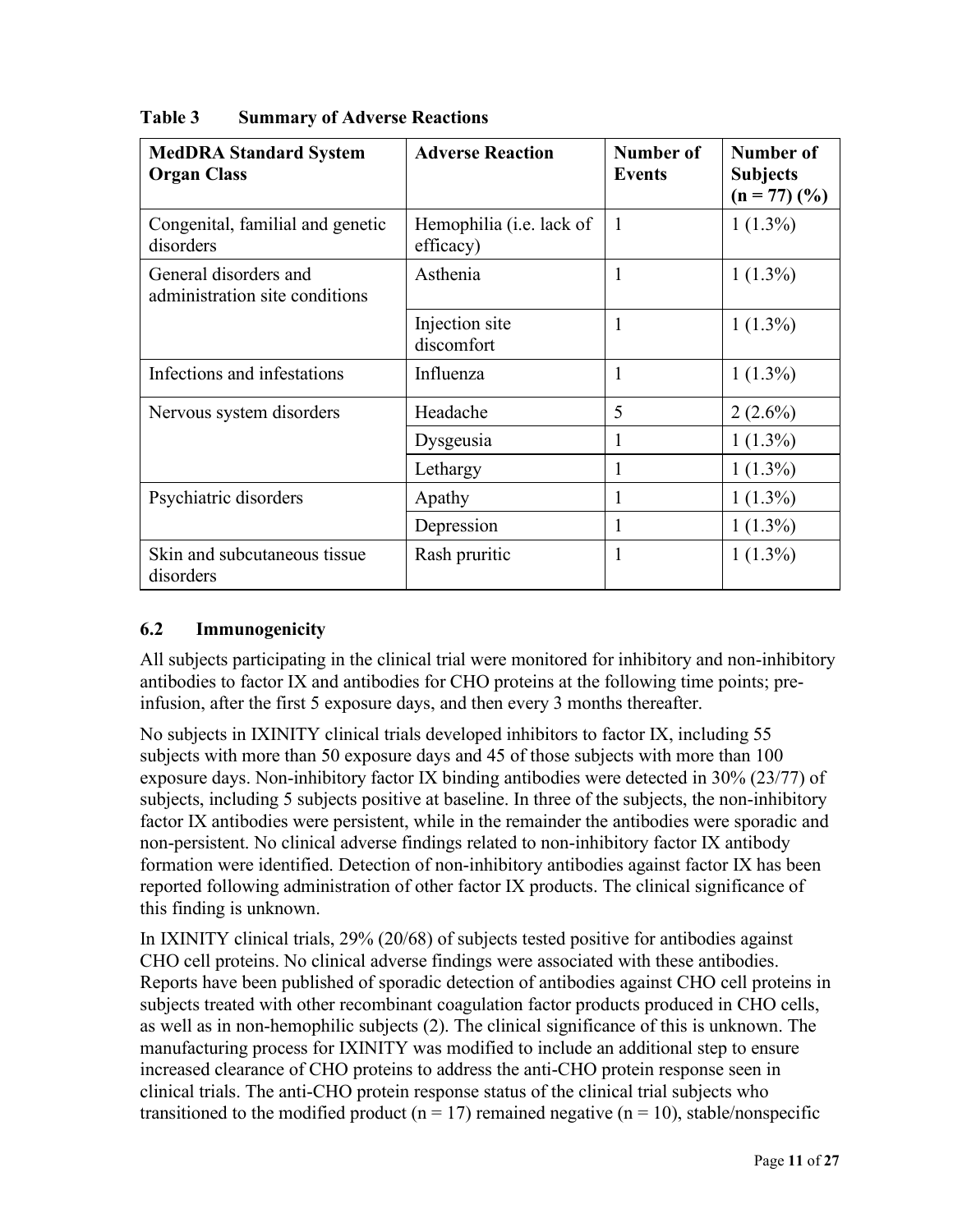assay binding ( $n = 5$ ), or declined ( $n = 2$ ) after the transition to modified IXINITY for at least 3 months.

The detection of antibody formation is dependent on the sensitivity and specificity of the assay. Additionally, the observed incidence of antibody positivity in an assay may be influenced by several factors including assay methodology, sample handling, timing of sample collection and concomitant medications. For these reasons, comparisons of the incidence of antibodies to IXINITY with the incidence of antibodies to other products may be misleading.

# **6.3 Postmarketing Experience**

The following adverse reactions have been identified during post approval use of IXINITY.

Because these reactions are reported voluntarily from a population of uncertain size, it is not always possible to reliably estimate their frequency or establish a causal relationship to drug exposure.

Immune System Disorders: Anaphylaxis

Vascular Disorders: Deep vein thrombosis

The following class adverse reactions have been seen with another recombinant factor IX: inadequate factor IX recovery, inhibitor development, angioedema, hypotension, and thrombosis.

# **8 USE IN SPECIFIC POPULATIONS**

## **8.1 Pregnancy**

#### Risk Summary

There are no data with IXINITY use in pregnant women to inform a drug-associated risk. Animal reproduction studies have not been conducted with IXINITY.

In the U.S. general population, the estimated background risk of major birth defect and miscarriage in clinically recognized pregnancies is 2-4% and 15-20%, respectively.

## **8.2 Lactation**

#### Risk Summary

There is no information regarding the presence of IXINITY in human milk, the effect on the breastfed infant, or the effects on milk production. The developmental and health benefits of breastfeeding should be considered along with the mother's clinical need for IXINITY and any potential adverse effects on the breastfed infant from IXINITY or from the underlying maternal condition.

## **8.4 Pediatric Use**

The safety and effectiveness of IXINITY in pediatric patients below the age of 12 years have not been established.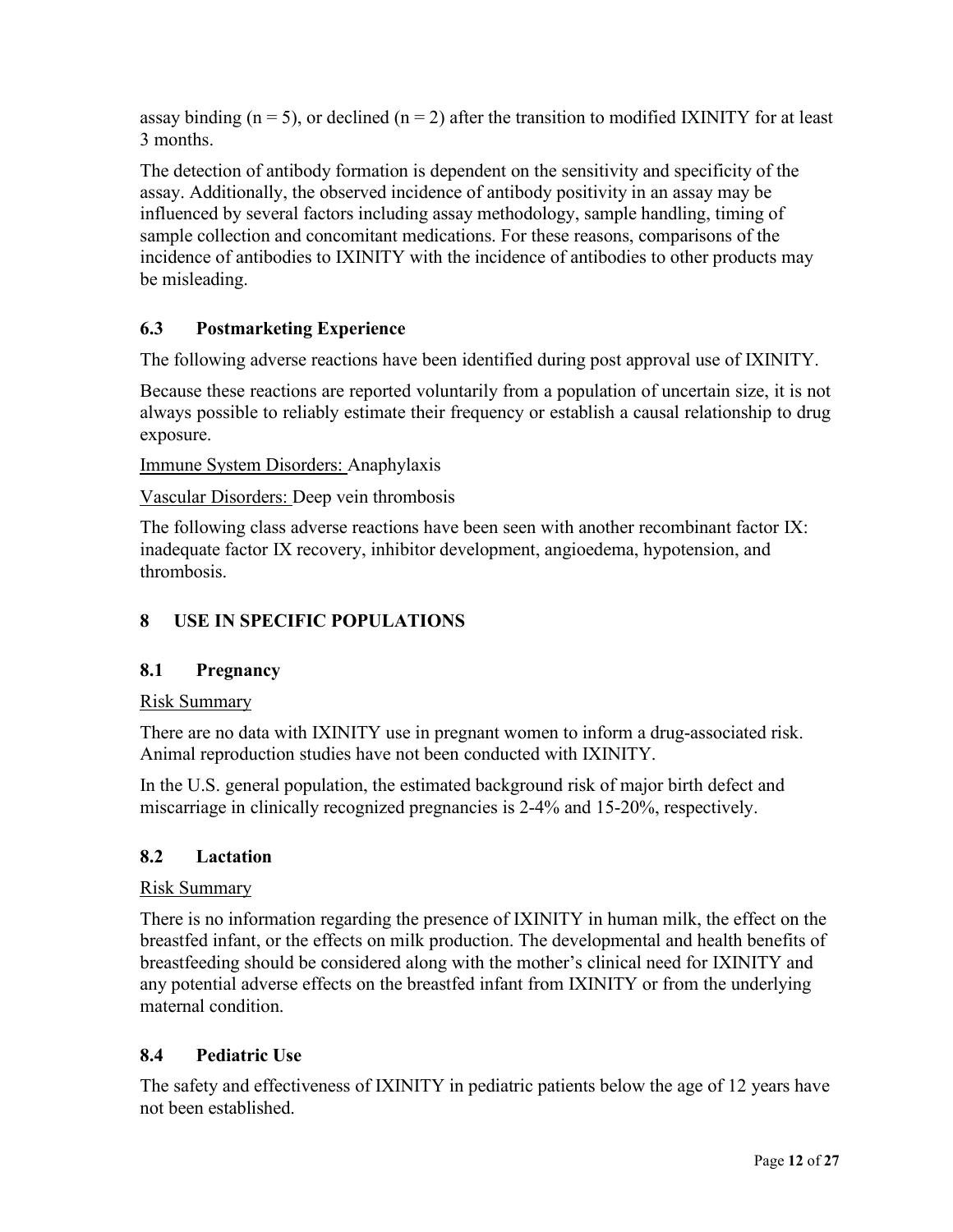# **8.5 Geriatric Use**

Clinical studies of IXINITY did not include subjects aged 65 and over. It is not known whether elderly patients respond differently than younger patients. Individualize dose selection for elderly patients [*see Dosage and Administration [\(2.1\)](#page-1-1)*].

## **11 DESCRIPTION**

IXINITY [coagulation factor IX (recombinant)] is a purified protein that has 415 amino acids. It has an amino acid sequence that is comparable to the Thr148 allelic form of plasmaderived factor IX. Coagulation factor IX (recombinant) is a single-chain glycoprotein with a molecular mass of about 55,000 Dalton that is secreted by a genetically engineered mammalian cell line derived from Chinese hamster ovary (CHO) cells. No human or animal proteins are added during any stage of manufacturing or formulation of IXINITY. The CHO cell line secretes recombinant factor IX into a defined cell culture medium that does not contain hormones. The recombinant factor IX is purified by a chromatography purification process. The process includes three validated steps for virus inactivation and removal, namely, solvent/detergent treatment, a chromatographic step, and nanofiltration. The process also includes a validated step to reduce the presence of CHO proteins in the final drug product.

IXINITY is formulated as a sterile, nonpyrogenic lyophilized powder to be reconstituted with Sterile Water for Injection for intravenous administration. It does not contain any preservatives and is available in single-use vials containing the labeled amount of factor IX activity, expressed in international units (IU). Each vial contains nominally 250, 500, 1000, 1500, 2000, or 3000 IU of recombinant coagulation factor IX. After reconstitution of the lyophilized powder, all dosage strengths yield a clear, colorless solution. The concentrations of excipients are:

| <b>Excipient</b>    | Concentration   |
|---------------------|-----------------|
| Histidine           | $10 \text{ mM}$ |
| Mannitol            | 3%              |
| Trehalose Dihydrate | $1\%$           |
| Sodium Chloride     | 66 mM           |
| Polysorbate 80      | 0.0075%         |

# **12 CLINICAL PHARMACOLOGY**

## **12.1 Mechanism of Action**

Hemophilia B is a sex-linked hereditary disorder of blood coagulation caused by a deficiency in factor IX and results in bleeding into joints, muscles or internal organs, either spontaneously or as a result of accidental or surgical trauma. Treatment with IXINITY replaces factor IX, thereby enabling a temporary correction of the factor deficiency and correction of the bleeding tendencies.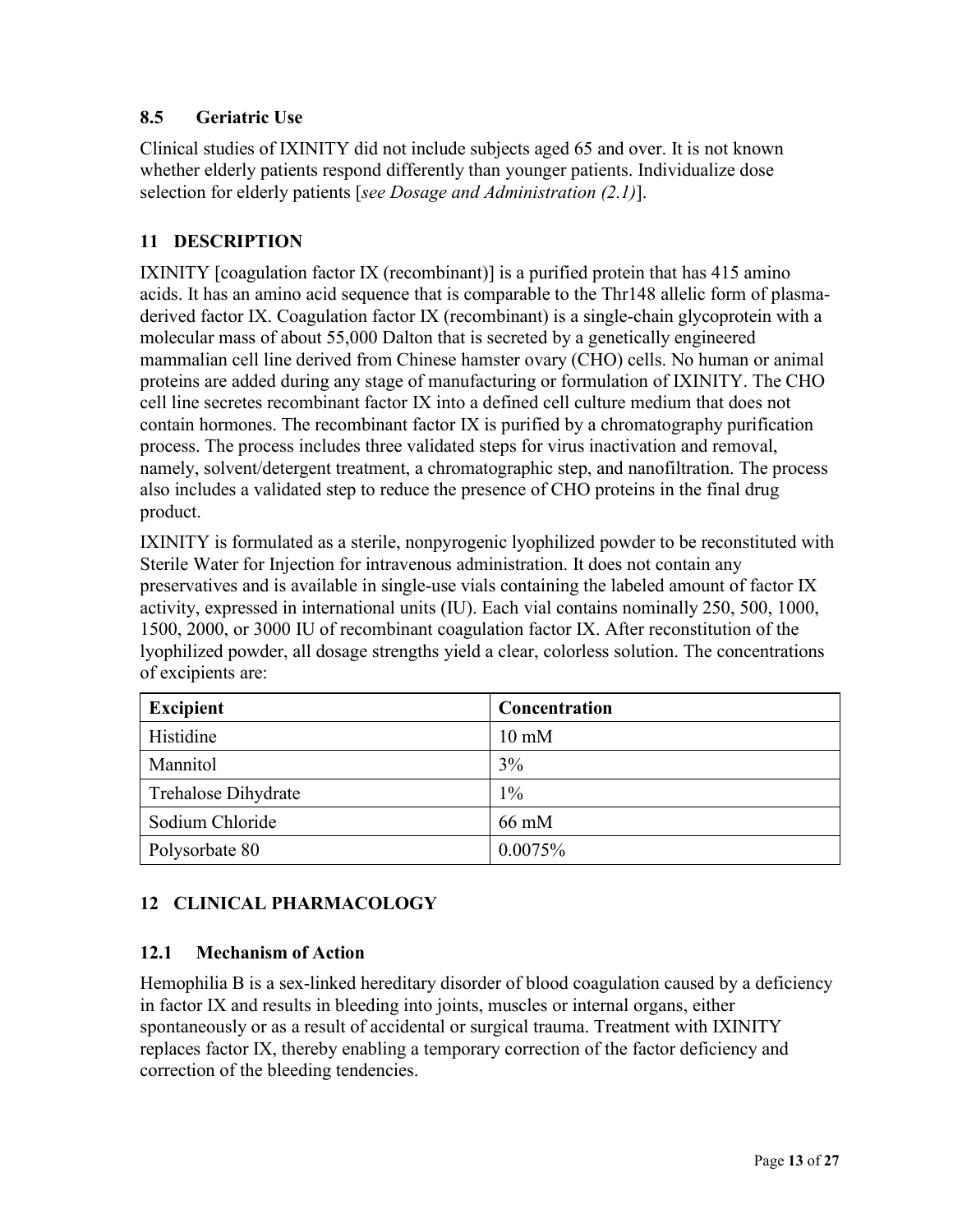## **12.2 Pharmacodynamics**

The administration of IXINITY increases plasma levels of factor IX and can temporarily correct the coagulation defect in these patients, as reflected by decrease in the aPTT.

## **12.3 Pharmacokinetics**

Pharmacokinetic studies with IXINITY were conducted in 32 previously treated patients  $(PTPs) \ge 12$  years of age with severe to moderately severe hemophilia B (factor IX  $\leq$  2 IU/dL). Intravenous administration of 75  $\pm$  5 IU/kg of IXINITY to 32 PTPs showed an initial recovery ranging from 51 to 113% (median 70%). The results of pharmacokinetic studies are summarized below [in Table 4.](#page-13-0)

| <b>Parameters</b>                      | Mean $(\pm SD)$     |
|----------------------------------------|---------------------|
|                                        | (Range)             |
| $AUC_{0-\infty}$ (IU/dL/hr)            | 1573 $(\pm 451)$    |
|                                        | $(862 - 2643)$      |
| Incremental Recovery (IU/dL per IU/kg) | $0.98 \ (\pm 0.21)$ |
|                                        | $(0.67 - 1.50)$     |
| <b>Terminal Half-life (hours)</b>      | 24 $(\pm 7)$        |
|                                        | $(13-43)$           |
| $C_{\text{max}}$ (IU/dL)               | 73 $(\pm 17)$       |
|                                        | $(51-113)$          |
| <b>Mean Residence Time (hours)</b>     | 32 $(\pm 6)$        |
|                                        | $(19-47)$           |
| $VD_{ss}$ (mL/kg)                      | 175 $(\pm 57)$      |
|                                        | $(102 - 314)$       |
| Clearance $[mL/(kg \cdot hr)]$         | 5.1 ( $\pm$ 1.3)    |
|                                        | $(2.8 - 7.7)$       |

<span id="page-13-0"></span>**Table 4 Pharmacokinetic Parameters for IXINITY (n = 32)**

Pharmacokinetic parameters were re-assessed in a subset of 14 subjects after routine treatment with IXINITY for a median of 5.8 months (range 3.1 to 18.6 months) as summarized [in Table 5](#page-14-0) below.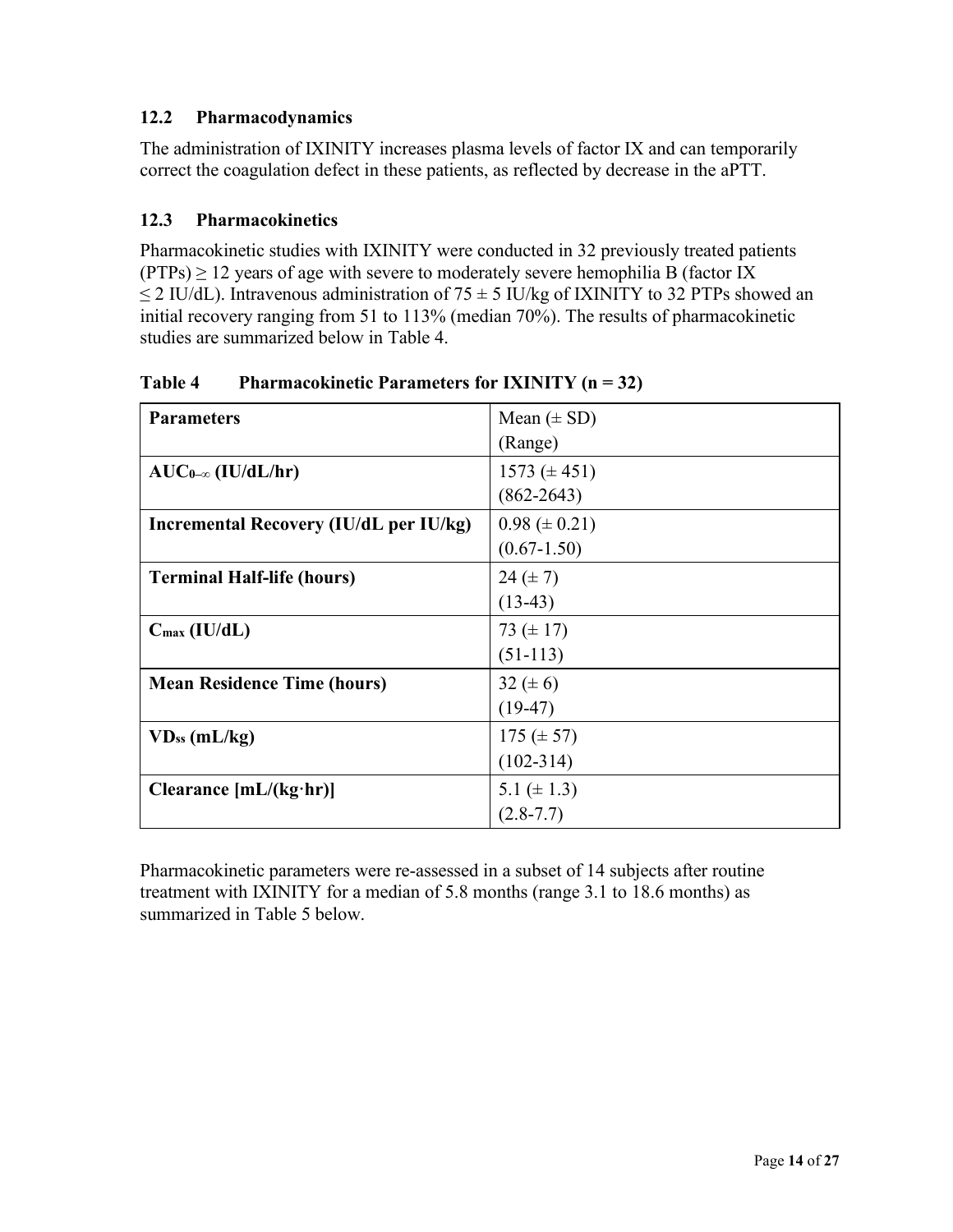| <b>Parameters</b>                      | <b>Initial</b>      | <b>Repeat-Dosing</b> |
|----------------------------------------|---------------------|----------------------|
|                                        | Mean $(\pm SD)$     | PK                   |
|                                        |                     | Mean $(\pm SD)$      |
| $AUC_{0-\infty}$ (IU/dL/hr)            | 1438 $(\pm 409)$    | $1530 (\pm 435)$     |
| Incremental Recovery (IU/dL per IU/kg) | $0.96 \ (\pm 0.22)$ | $0.95 \ (\pm 0.18)$  |
| <b>Terminal Half-life (hours)</b>      | 24 $(\pm 7)$        | 24 $(\pm 6)$         |
| $C_{\text{max}}$ (IU/dL)               | 73 $(\pm 16)$       | 73 $(\pm 15)$        |
| <b>Mean Residence Time (hours)</b>     | 30 ( $\pm$ 6)       | 31 $(\pm 5)$         |
| $VD_{ss}$ (mL/kg)                      | 193 $(\pm 62)$      | 185 $(\pm 70)$       |
| Clearance $[mL/(kg \cdot hr)]$         | $5.6 \pm (1.3)$     | 5.3 $(\pm 1.5)$      |

<span id="page-14-0"></span>**Table 5 Pharmacokinetic Parameters for IXINITY Following Repeat-Dosing**  $(n = 14)$ 

Repeat dosing did not impact the pharmacokinetics of IXINITY.

The PK data were divided into two subgroups of subjects with a BMI  $\leq$  30 (n = 26) or BMI  $> 30$  (n = 6). The AUC<sub>(0-∞)</sub> and C<sub>max</sub> values of IXINITY were 40% and 34% higher, respectively, in subjects with BMI > 30.

# **13 NONCLINICAL TOXICOLOGY**

## **13.1 Carcinogenesis, Mutagenesis, Impairment of Fertility**

No macroscopic or microscopic pathologies in reproductive organs were observed in repeated dose toxicity studies of IXINITY in animals. Animal studies regarding impairment of fertility were not conducted.

No nonclinical investigations of genotoxicity, carcinogenicity, or toxicity to reproduction and development have been conducted with IXINITY.

# **14 CLINICAL STUDIES**

The efficacy of IXINITY was evaluated in a prospective, open-label, uncontrolled multicenter study in which a total of 77 subjects (76 male, 1 female carrier in surgery study) were exposed to IXINITY for treatment of hemophilia B or for perioperative management. All male subjects either had severe or moderately severe (factor IX level  $\leq 2$  IU/dL) hemophilia B, or had factor IX levels between 2-8 IU/dL and clinically severe hemophilia B with recurrent hemarthroses and required surgery  $(n = 3$  in surgery study, 1 continued to treatment phase). Previously treated patients (PTPs) were defined as patients with a minimum of 150 exposures to another factor IX preparation. Of the 77 subjects, 68 PTPs between 7 and 64 years of age received IXINITY either as routine prophylaxis or on-demand treatment. Routine prophylaxis treatment was defined as PTPs who received a starting dose of 40-70 international units (IU) per kg twice weekly. Excluded from the study were patients with a history of a detectable factor IX inhibitor ( $\geq 0.6$  BU), a history of hypersensitivity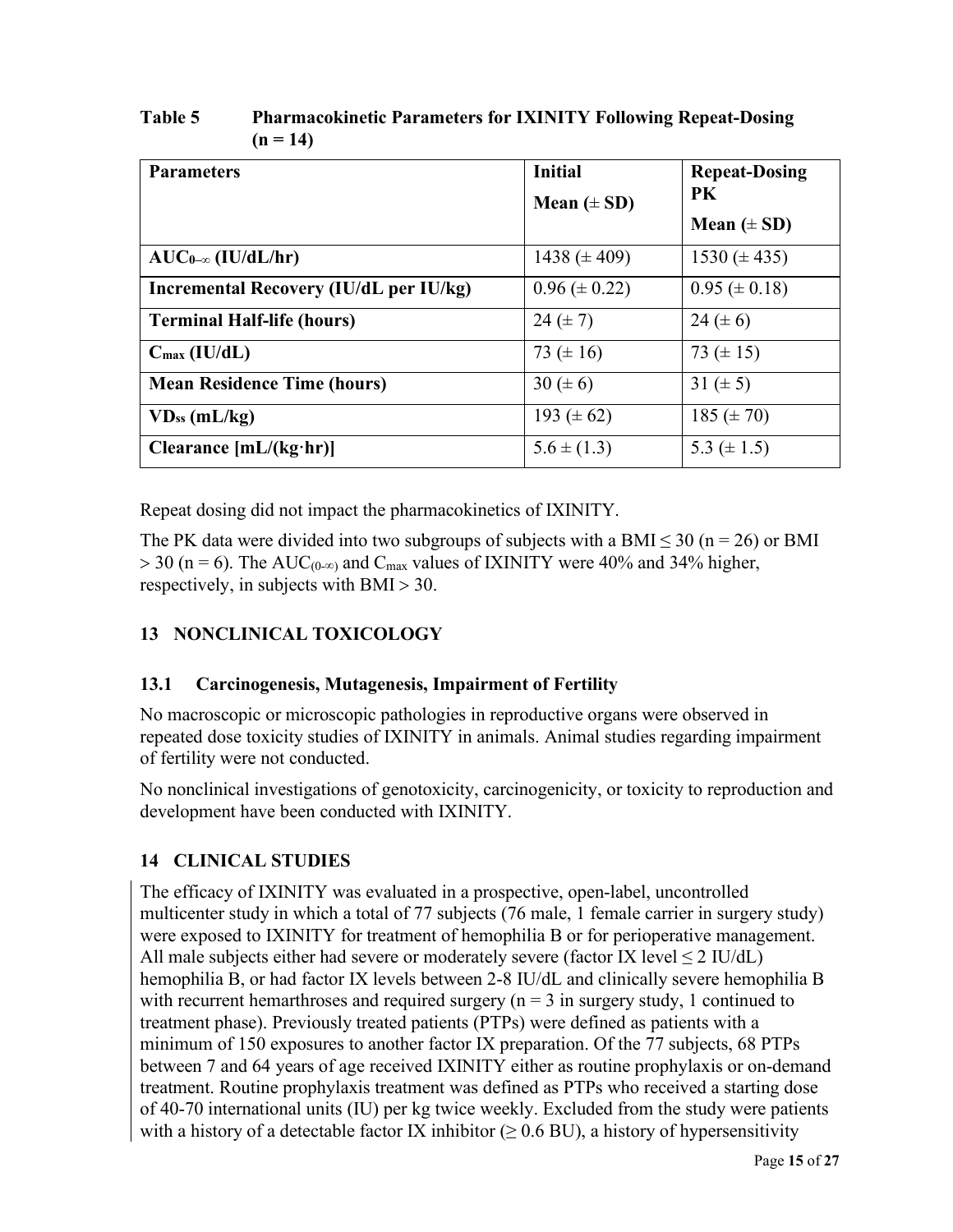reactions following exposure to factor IX-containing products, a known allergic reaction to hamster proteins, evidence of severe liver impairment, evidence of impaired renal function, CD4 count  $\leq 400$  cells/mm<sup>3</sup>, or any coagulation defect other than hemophilia B. In addition, there was a prospective, open-label, uncontrolled, multicenter substudy where 17 subjects (16 male, 1 female carrier) underwent surgeries (19 major procedures in males) receiving IXINITY for perioperative management; some of the surgery subjects also participated in the treatment trial.

Of the 68 PTPs in the treatment group, subjects were primarily prescribed a routine prophylaxis ( $n = 58$ ) or an on-demand regimen ( $n = 9$ ); one subject was not assigned a regimen. Subjects were allowed to switch regimens during the course of the study. As a result, 61 subjects were treated at some point with routine prophylaxis treatment and 12 were treated at some point with an on-demand regimen. Subjects in the routine prophylaxis therapy group received mean intravenous doses of  $55 \pm 12.8$  IU/kg of IXINITY twice weekly. Subjects in the on-demand therapy group received mean doses of  $60 \pm 18.2$  IU/kg (median 59.3, interquartile range 49.9, 71.8) for bleeding episodes. The mean number of exposure days (ED) was 138.2 (median 127.5), including 45 subjects with  $\geq 100$  ED and 55 subjects with  $\geq$  50 ED. Median duration on study for the on-demand group was 14.1 months (range 2.3-36.9).

Prophylaxis and Reduction of Bleeding Episodes

In the prophylaxis arm, the mean annualized bleed rate (ABR) was 3.55 [\(Table](#page-15-0) 6).

| <b>Total ABR</b>                     |                  |
|--------------------------------------|------------------|
| $Mean \pm SD$                        | $3.55 \pm 7.19$  |
| Median (IQR)                         | $1.52(0 - 3.47)$ |
| <b>Spontaneous ABR</b>               |                  |
| $Mean \pm SD$                        | $1.07 \pm 3.06$  |
| Median (IQR)                         | $0.00(0-1.22)$   |
| Subjects with zero bleeding episodes |                  |
| $\%$ (n)                             | $31.1\%$ (19)    |

<span id="page-15-0"></span>**Table 6: Efficacy of Prophylaxis with IXINITY (N=61)**

# Control of Bleeding Episodes

A total of 508 bleeding episodes were treated with IXINITY, of which 286 bleeds were recorded for subjects treated with the routine prophylaxis treatment regimen and 222 with the on-demand regimen. Bleeding resolved in 360 episodes (70.9%) after a single infusion of IXINITY and in 66 (13.0%) episodes after two infusions. For 24 bleeding episodes (4.7%), five or more infusions were required; these 24 bleeding episodes were predominantly related to trauma, target joints, or muscle bleeds.

Hemostatic efficacy to resolve a bleed was rated by subjects as excellent or good in 84% of treated bleeding episodes. Excellent was defined as a dramatic response with abrupt pain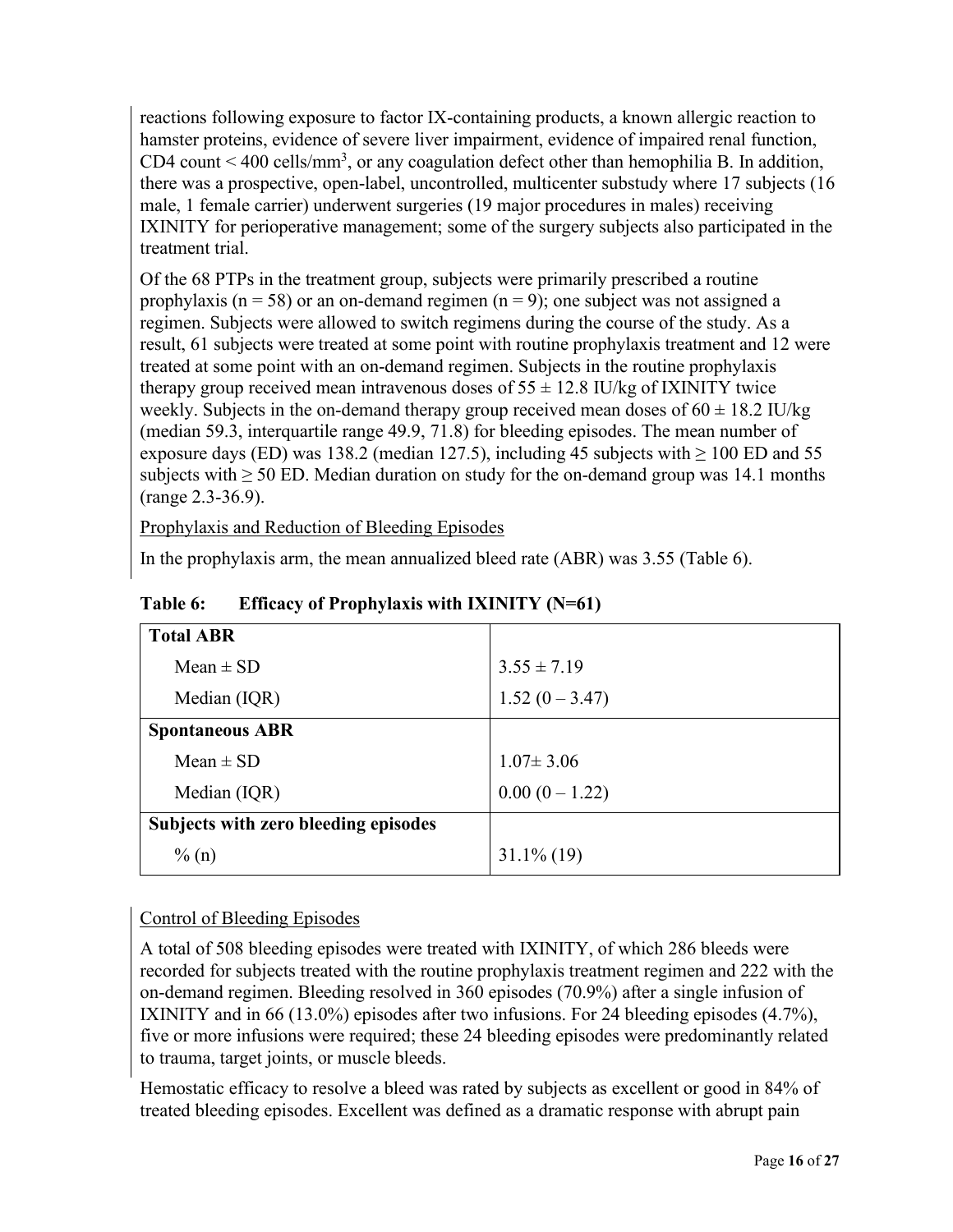relief and clear reduction in joint or hemorrhage site size, and good was defined as pain relief or reduction in hemorrhage size that may have required an additional infusion for resolution.

## Perioperative Management

The efficacy analysis of IXINITY in perioperative management included 19 major surgeries performed in 16 male PTPs between 12 and 56 years of age (female carrier not included in efficacy analysis). Efficacy of IXINITY for support of major surgery was based on the surgeon's assessment of efficacy including: a) at the time of surgery as estimation of blood loss as 'less than expected', 'expected', or 'more than expected'; and b) at 12 and 24 hours post-surgical assessments of hemostasis as 'adequate', 'better than adequate', or 'poorly controlled'. Transfusion requirements to support surgery were also monitored. There were no transfusions required during the procedures.

IXINITY was administered during major surgical procedures as bolus ( $n = 13$ ) or continuous infusion ( $n = 6$ ). IXINITY was rated as adequate or better in controlling hemostasis postsurgery as assessed by the surgeon when used in various procedures, including, knee arthroplasty ( $n = 8$ ), elbow arthroplasty ( $n = 2$ ), knee amputation ( $n = 1$ ), percutaneous Achilles tendon lengthening (n = 1), open inguinal hernia repair (n = 1), tibiotalar fusion (n = 1), arthroscopic synovectomy ( $n = 2$ ), and debridement (ankle, knee) ( $n = 3$ ). In all instances, blood loss at surgery was 'expected' or 'less than expected' as assessed by the surgeon.

# **15 REFERENCES**

- <span id="page-16-0"></span>1. Srivastava A, et al. World Federation of Hemophilia, Guidelines for the management of hemophilia. Haemophilia. 2013; 19:e1–e47.
- <span id="page-16-1"></span>2. Ingerslev J, Christiansen K, Ravn HB, et al. Antibodies to heterologous proteins in hemophilia A patients receiving recombinant factor VIII (Recombinate™). Thromb Haemost. 2002; 87:626–634.

## **16 HOW SUPPLIED/STORAGE AND HANDLING**

IXINITY is supplied as a lyophilized powder in single-use glass vials containing the labeled amount of factor IX activity, expressed in international units (IU). The actual factor IX activity in IU is stated on the label of each vial.

Kits include one single-use vial (containing nominally 250, 500, 1000, 1500, 2000, or 3000 IU per vial), a 10 mL syringe pre-filled with 5 mL of Sterile Water for Injection with plunger rod attached, and a vial adapter with filter. None of the kit components are made with natural rubber latex.

| <b>Color Code</b> | <b>Nominal Strength</b> | <b>Kit NDC Number</b> |
|-------------------|-------------------------|-----------------------|
| Yellow            | 250 IU                  | 59137-287-05          |
| Blue              | 500 IU                  | 59137-282-05          |
| Green             | 1000 IU                 | 59137-283-05          |
| Orange            | 1500 IU                 | 59137-284-05          |
| Red               | 2000 IU                 | 59137-288-05          |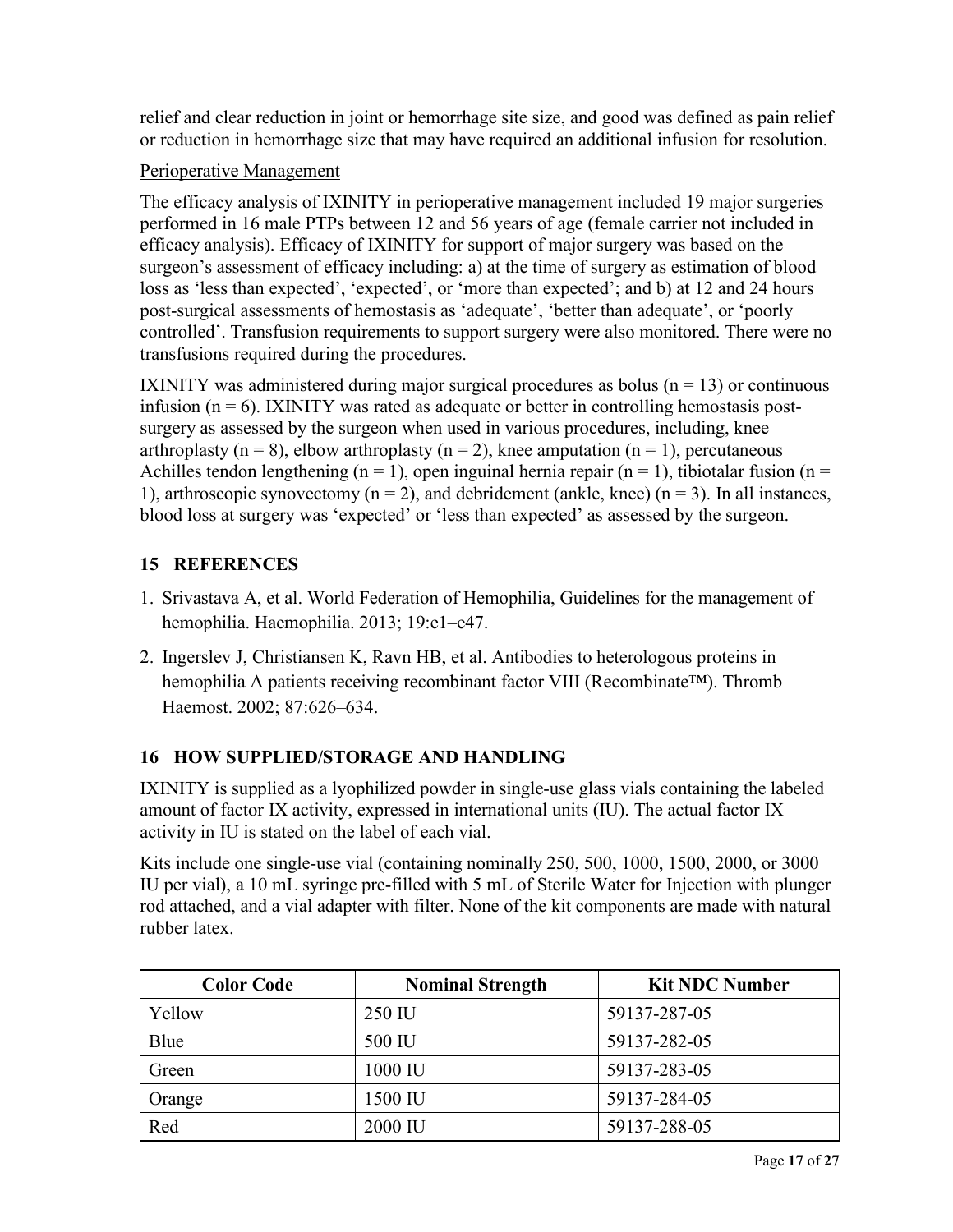| วwn | <b>TT</b> T<br>1 U | $289 - U$<br>``<br>$\overline{\phantom{a}}$<br>. J J<br>ັ |
|-----|--------------------|-----------------------------------------------------------|
|-----|--------------------|-----------------------------------------------------------|

250 IU strength only; store at 2 to 8°C (36 to 46°F).

500, 1000, 1500, 2000, and 3000 IU strengths: store at 2 to 25°C (36 to 77°F).

Do not freeze.

Keep the vial in the carton and protect from light.

Infuse reconstituted solution immediately or within 3 hours of storage at room temperature after reconstitution. Do not refrigerate after reconstitution.

#### <span id="page-17-0"></span>**17 PATIENT COUNSELING INFORMATION**

- Advise patients to read the FDA-approved patient labeling (Patient Information and Instructions for Use).
- Inform patients of the early signs of hypersensitivity reactions (including hives, generalized urticaria, chest tightness, wheezing, and hypotension) and anaphylaxis. Instruct patients to discontinue use of the product and contact their physician if these symptoms occur.
- Advise patients to contact their physician or treatment facility for further treatment and/or assessment if they experience a lack of clinical response to factor IX replacement therapy, as in some cases this may be a manifestation of an inhibitor.

#### **Manufactured by:**

Medexus Pharma, Inc. Chicago, IL 60606 U.S. License No. 2220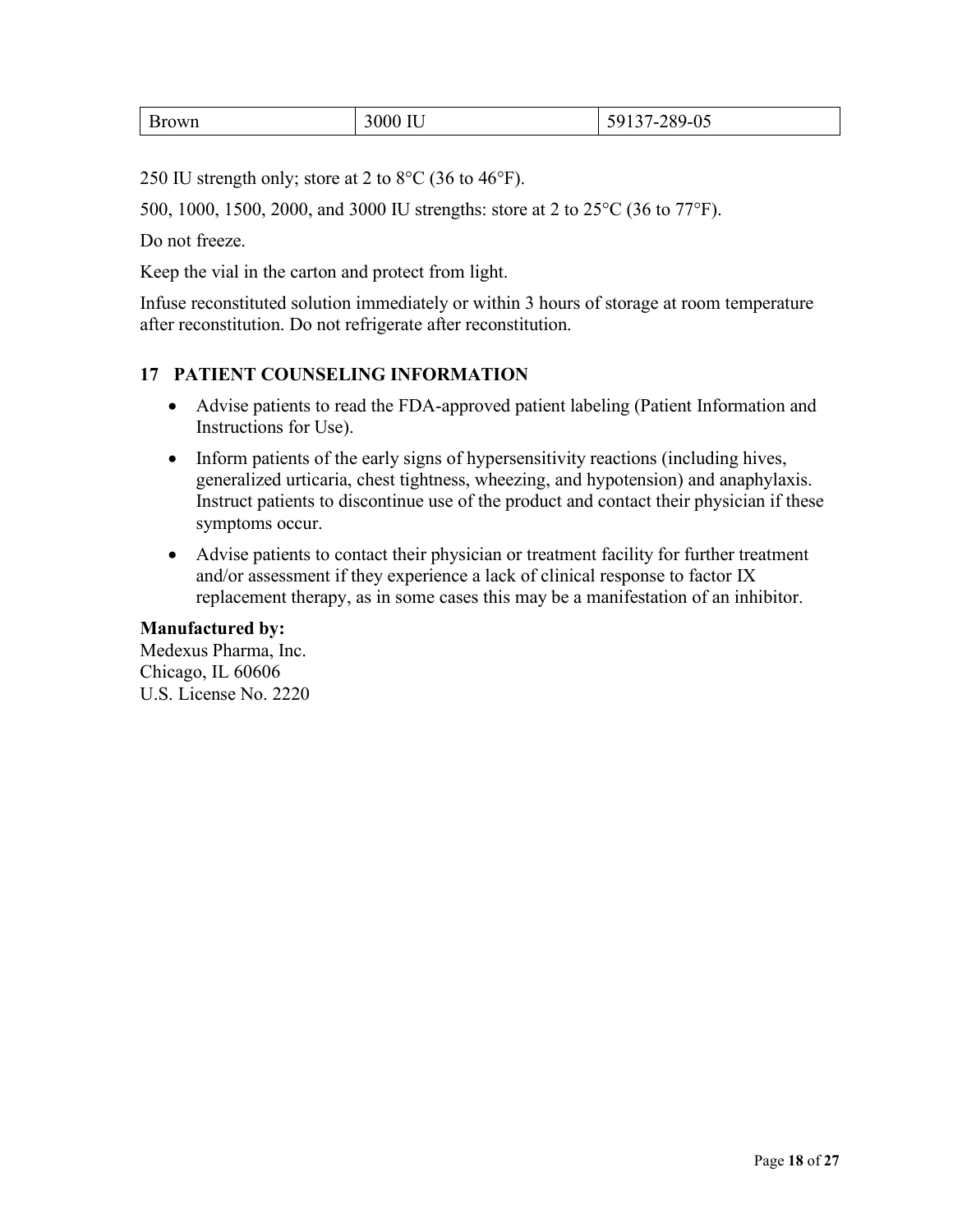#### **Patient Information**

## **IXINITY® [coagulation factor IX (recombinant)]**

This leaflet summarizes important information about IXINITY. Please read it carefully before using this medicine. This information does not take the place of talking with your healthcare provider, and it does not include all of the important information about IXINITY. If you have any questions after reading this, ask your healthcare provider.

#### **What is IXINITY?**

IXINITY is a medicine used to replace clotting factor (factor IX) that is missing in people with hemophilia B. Hemophilia B is also called congenital factor IX deficiency or Christmas disease. Hemophilia B is an inherited bleeding disorder that prevents clotting.

Your healthcare provider may give you IXINITY when you have surgery.

#### **Who should not use IXINITY?**

You should not use IXINITY if you:

- Are allergic to hamsters
- Are allergic to any ingredients in IXINITY

Tell your healthcare provider if you are pregnant or breastfeeding because IXINITY may not be right for you.

#### **What should I tell my healthcare provider before using IXINITY?**

You should tell your healthcare provider if you:

- Have or have had any medical problems
- Take any medicines, including prescription and non-prescription medicines, such as over-the-counter medicines, supplements, or herbal remedies
- Have any allergies, including allergies to hamsters
- Are breastfeeding. It is not known if IXINITY passes into your milk and if it can harm your baby
- Are pregnant or planning to become pregnant. It is not known if IXINITY may harm your baby
- Have been told that you have inhibitors to factor IX (because IXINITY may not work for you)

## **How should I infuse IXINITY?**

IXINITY is given directly into the bloodstream. IXINITY should be administered as ordered by your healthcare provider. You should be trained on how to do infusions by your healthcare provider or hemophilia treatment center. Many people with hemophilia B learn to infuse their IXINITY by themselves or with the help of a family member.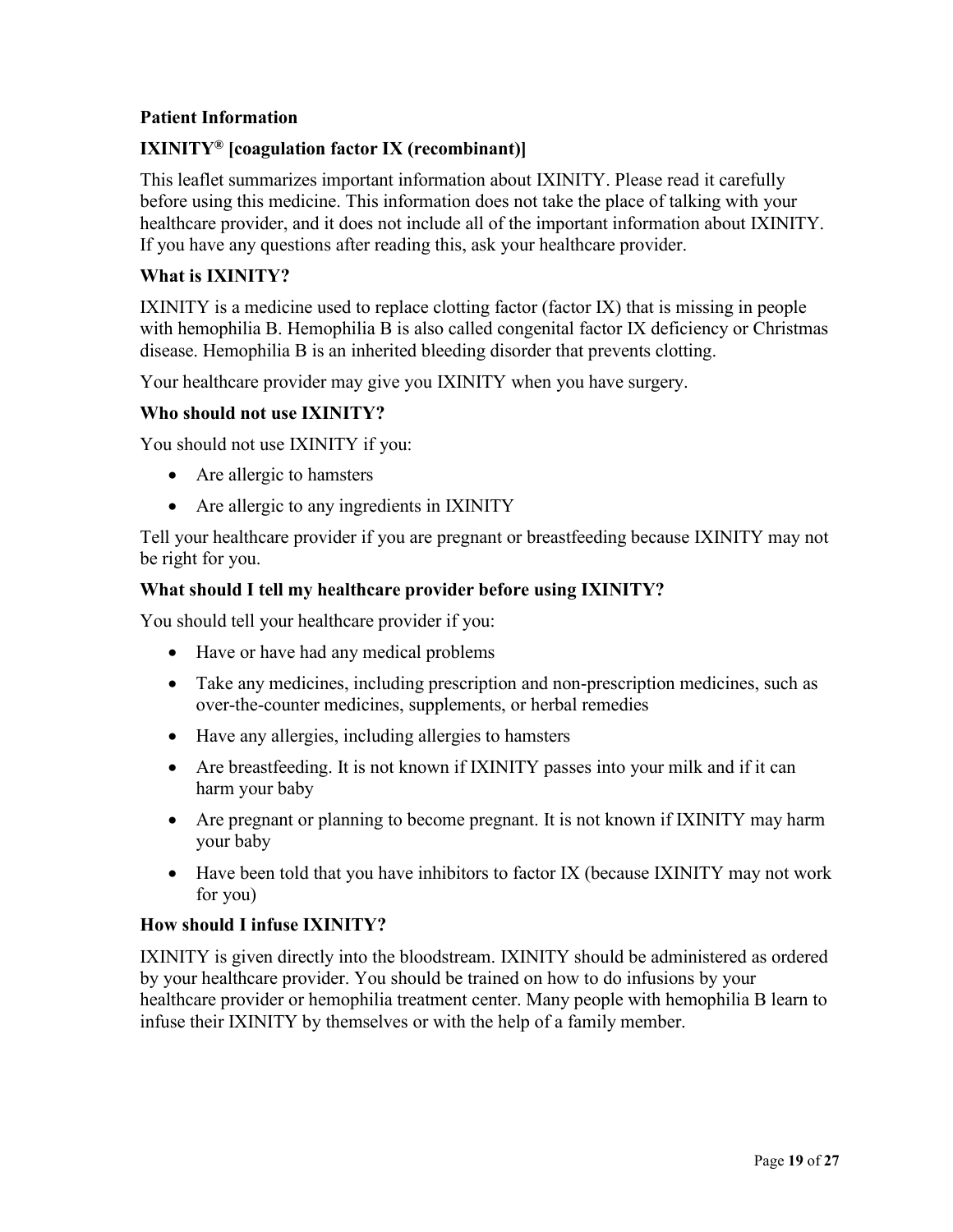#### **See the step-by-step guide (Instructions for Use) provided at the end of this leaflet.**

Your healthcare provider will tell you how much IXINITY to use based on your weight, the severity of your hemophilia B, and where you are bleeding. You may have to have blood tests done after getting IXINITY to be sure that your blood level of factor IX is high enough to stop the bleeding. Call you healthcare provider right away if your bleeding does not stop after taking IXINITY.

#### **What are the possible side effects of IXINITY?**

Allergic reactions may occur with IXINITY. Call your healthcare provider or get emergency treatment right away if you get any of the following symptoms: rash, hives, itching, tightness of the throat, chest pain or tightness, difficulty breathing, lightheadedness, dizziness, nausea, or fainting.

Tell your healthcare provider about any side effect that bothers you or does not go away.

The most common side effect of IXINITY in clinical trials was headache.

These are not all the side effects possible with IXINITY. You can ask your healthcare provider for information that is written for healthcare professionals.

Call your healthcare provider for medical advice about side effects. You may report side effects to the FDA at 1-800-FDA-1088.

#### **What are the IXINITY dosage strengths?**

IXINITY comes in vials containing six different dosage strengths: 250, 500, 1000, 1500, 2000 and 3000 international units (IU). The actual strength will be printed on the label of the vial and on the box. The six different strengths in the vials are color coded as follows:

| <b>Color Code</b> | <b>Nominal Strength</b> |
|-------------------|-------------------------|
| Yellow            | 250 IU                  |
| Blue              | 500 IU                  |
| Green             | 1000 IU                 |
| Orange            | 1500 IU                 |
| Red               | 2000 IU                 |
| <b>Brown</b>      | 3000 IU                 |

Always check the actual dosage strength printed on the label to make sure you are using the strength prescribed by your healthcare provider.

## **How should I store IXINITY?**

250 IU strength only; store at 2 to 8°C (36 to 46°F). Do not freeze.

500, 1000, 1500, 2000, and 3000 IU strengths; store at 2 to 25°C (36 to 77°F). Do not freeze.

Do not use IXINITY after the expiration date printed on the label. Throw away any unused IXINITY and diluents after it reaches this date.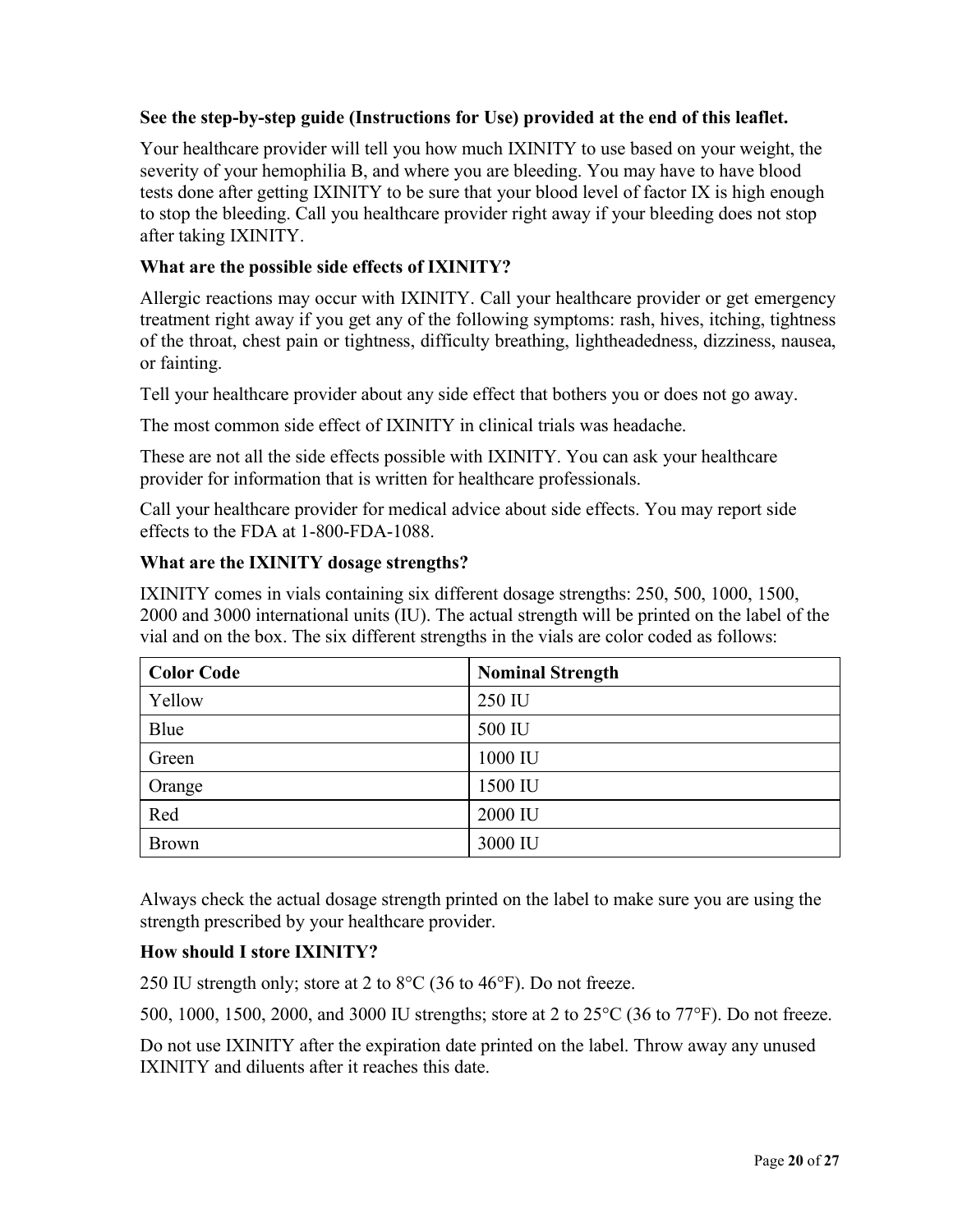Reconstituted product (after mixing dry product with Sterile Water for Injection) must be used within 3 hours and cannot be stored or refrigerated. Discard any IXINITY left in the vial at the end of your infusion.

#### **What else should I know about IXINITY?**

Your body may form inhibitors to factor IX. An inhibitor is part of the body's immune system. If you form inhibitors, it may stop IXINITY from working properly. Consult with your healthcare provider to make sure you are carefully monitored with blood tests to check for the development of inhibitors to factor IX. Consult your doctor promptly if bleeding is not controlled with IXINITY as expected.

Medicines are sometimes prescribed for purposes other than those listed here. Do not use IXINITY for a condition for which it is not prescribed. Do not share IXINITY with other people, even if they have the same symptoms as you.

#### **Resources available to patients**

For information on patient assistance programs that may be available to you, please call our IXINITY Patient Care Center at 1-855-IXINITY (1-855-494-6489).

#### **Manufactured by:**

Medexus Pharma, Inc. Chicago, IL 60606 U.S. License No. 2220

Part Number: 1000973.01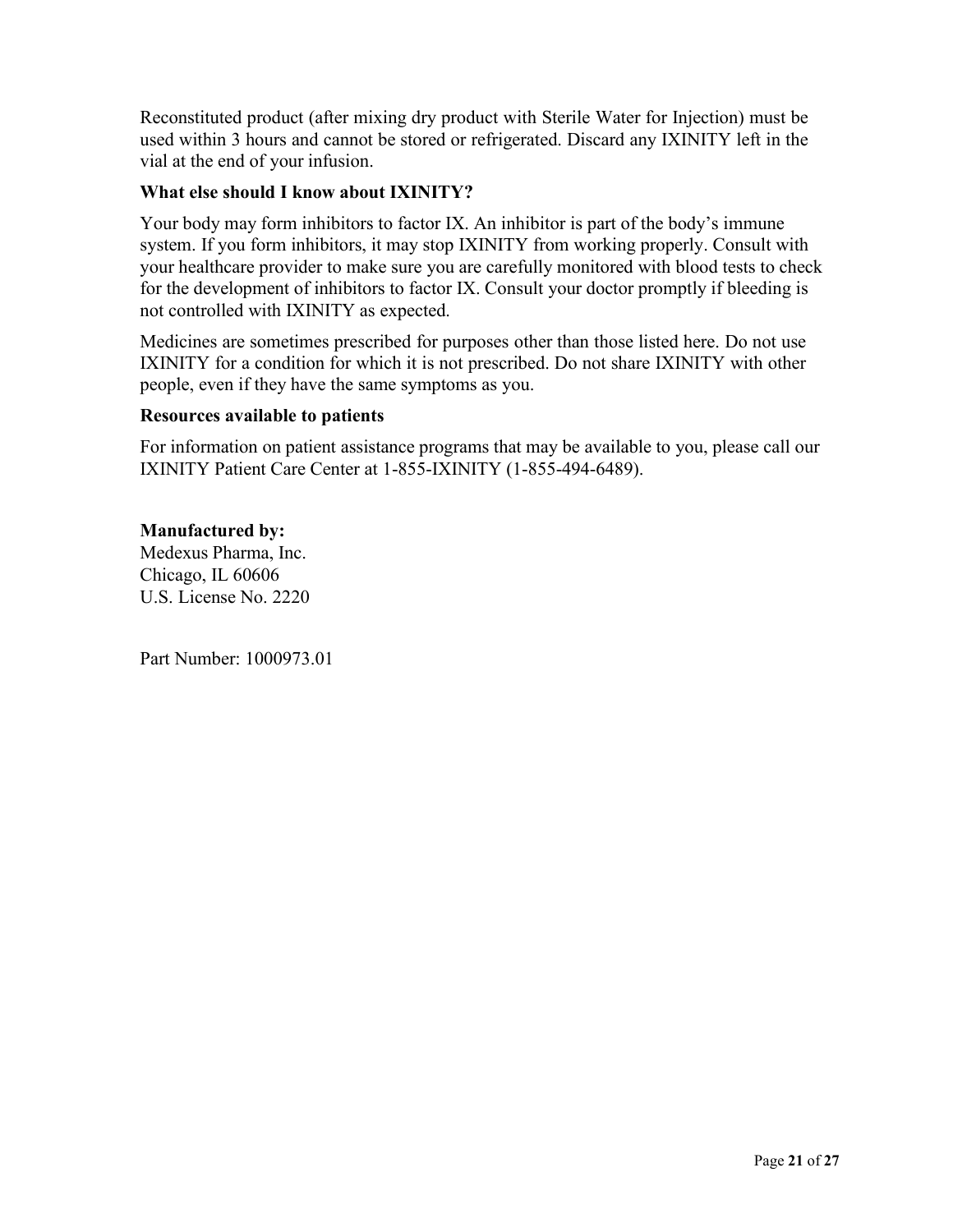**Instructions for Use**

#### **IXINITY [coagulation factor IX (recombinant)]**

#### **For intravenous use after reconstitution only**

**Do not attempt to do an infusion to yourself unless you have been taught how by your healthcare provider or hemophilia center.**

**Always follow the specific instructions given by your healthcare provider. The steps listed below are general guidelines for using IXINITY. If you are unsure of the procedures, please call your healthcare provider before using IXINITY. Your healthcare provider will prescribe the dose that you should take.**

Before starting reconstitution and administration you will need the following items that are included in each kit of IXINITY:

- One (or more) vial(s) of IXINITY 250, 500, 1000, 1500, 2000, or 3000 IU powder, as prescribed by your healthcare provider
- One (or more) 10 mL syringe(s), pre-filled with 5 mL of Sterile Water for Injection (pre-filled syringe) with plunger rod attached
- Sterile vial adapter with filter

In addition, you will need the following items that are not included in the kit:

- One sterile LUER-LOK syringe (administration syringe); additional or larger syringes may be required if pooling multiple vials
- Sterile alcohol swabs
- Sterile infusion set
- Sterile gauze pad
- Sterile bandage

IXINITY is supplied in kits that include single-use vials which contain vials of IXINITY (250, 500, 1000, 1500, 2000, or 3000 IU of powder), a 10 mL syringe pre-filled with 5 mL of Sterile Water for Injection with plunger rod attached (to be used for reconstitution only), and a sterile vial adapter with filter.

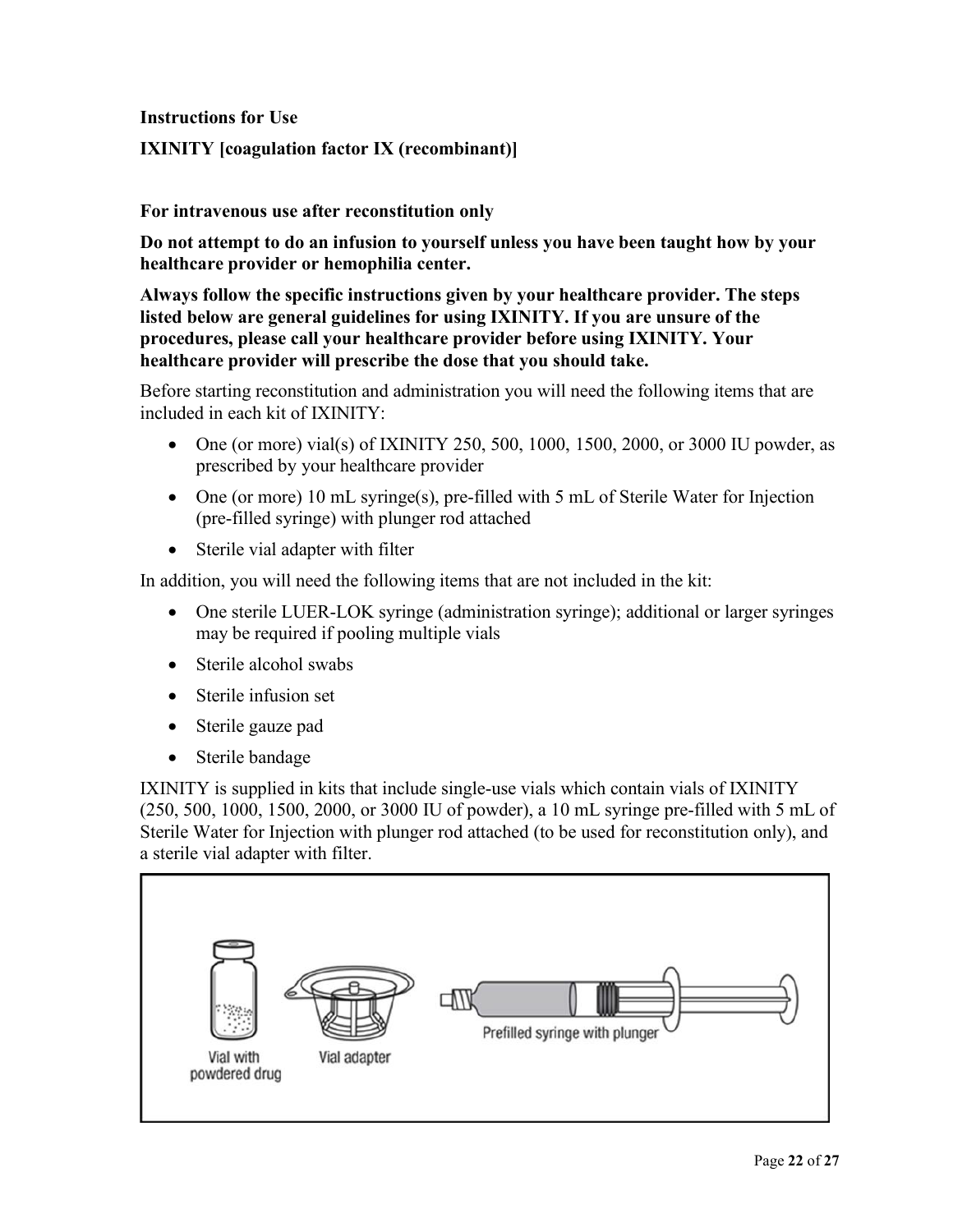## RECONSTITUTION INSTRUCTIONS

Wash your hands and then clean a flat area before starting the steps for reconstituting IXINITY. Use an aseptic technique during reconstitution.

- 1. Remove the pre-filled syringe and IXINITY vial from storage and allow them to reach room temperature before use. Check the expiration date on the IXINITY vial.
- 2. Remove the plastic cap from the IXINITY vial and place the vial top up on the clean surface. You will see a rubber circle on the top of the vial.



- 3. Wipe the top of the IXINITY vial with a sterile alcohol swab and allow it to dry. After cleaning, do not touch the rubber circle with your hands or allow it to touch another object.
- 4. Peel back the paper cover of the vial adapter package. Be careful not to touch the LUER-LOK (tip) in the center of the vial adapter. Do not remove the adapter from the package.



- 5. Leave the vial adapter in the package and place it open end up on the clean surface with the LUER-LOK pointing up.
- 6. Twist off the tip cap counter clockwise from the pre-filled syringe. Do not touch the inside of the cap or the syringe tip.



7. While firmly holding the package containing the adapter with one hand and the barrel of the pre-filled syringe with the other, connect the pre-filled syringe to the vial adapter by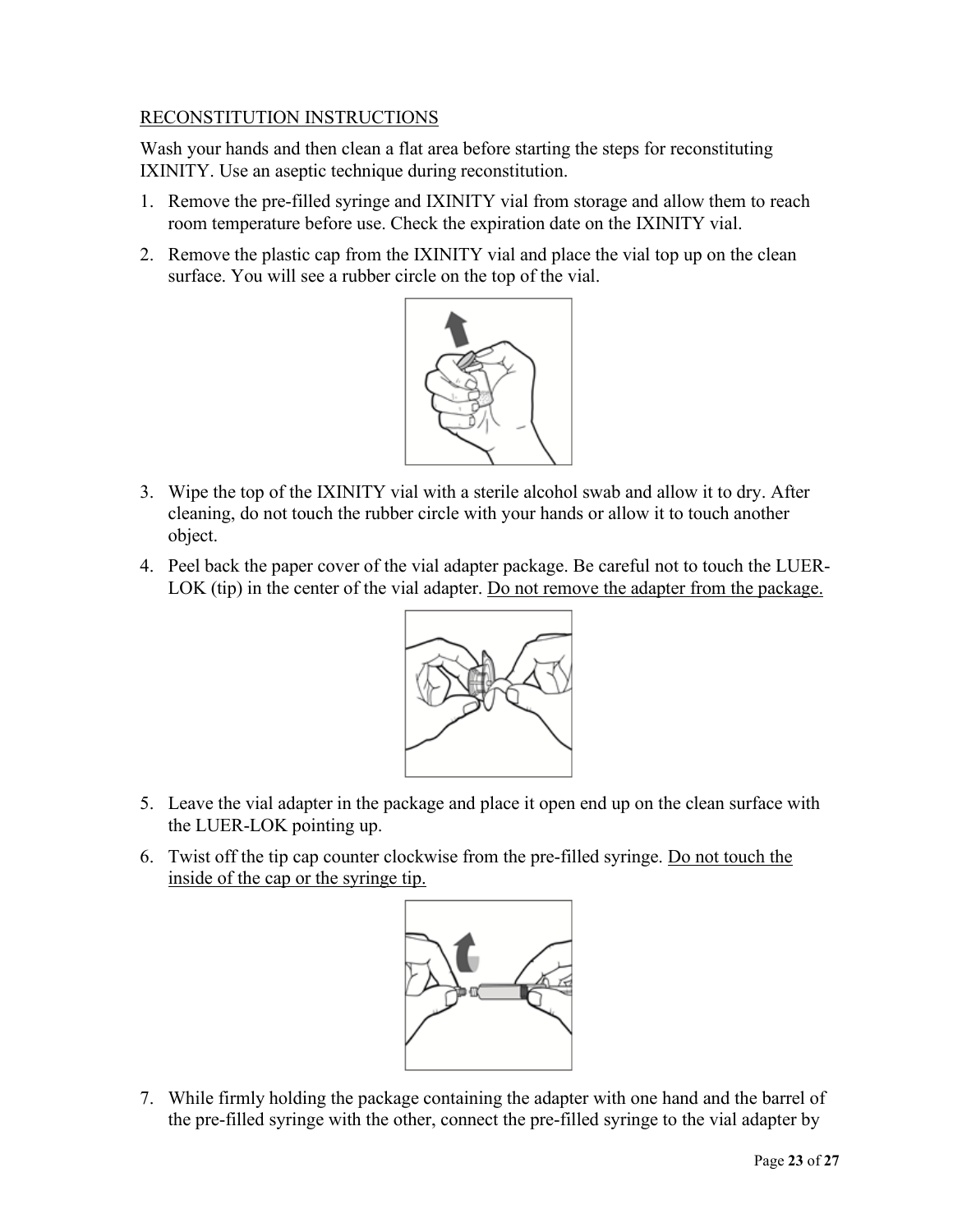pushing the syringe tip down onto the LUER-LOK in the center of the vial adapter, turning clockwise until the syringe is secured.



8. Carefully lift up the combined syringe-and-vial-adapter and remove it from the plastic package and discard packaging.



- 9. With one hand, continue to hold the combined syringe-and-vial-adapter. With the other hand, hold the IXINITY vial tightly on the clean, flat surface. **Do not touch the top of the IXINITY vial or the filter spike of the combined syringe and vial adapter.**
- 10. Place the vial adapter over the IXINITY vial on the table; firmly push the filter spike of the vial adapter through the center of the IXINITY vial rubber circle until the clear plastic cap snaps onto the IXINITY vial.



- 11. Slowly push the plunger rod down to transfer all of the liquid from the syringe into the IXINITY vial.
- With the syringe and the vial still attached, gently swirl, in a circular motion, the IXINITY vial until the product is fully dissolved. IXINITY is a clear, colorless solution without visible particles. Inspect the final solution for specks before administration. Do not use contents of vial if specks or particles persist after proper reconstitution.
- 12. **NOTE**: If you use more than one vial of IXINITY per infusion, reconstitute each vial as per the previous instructions.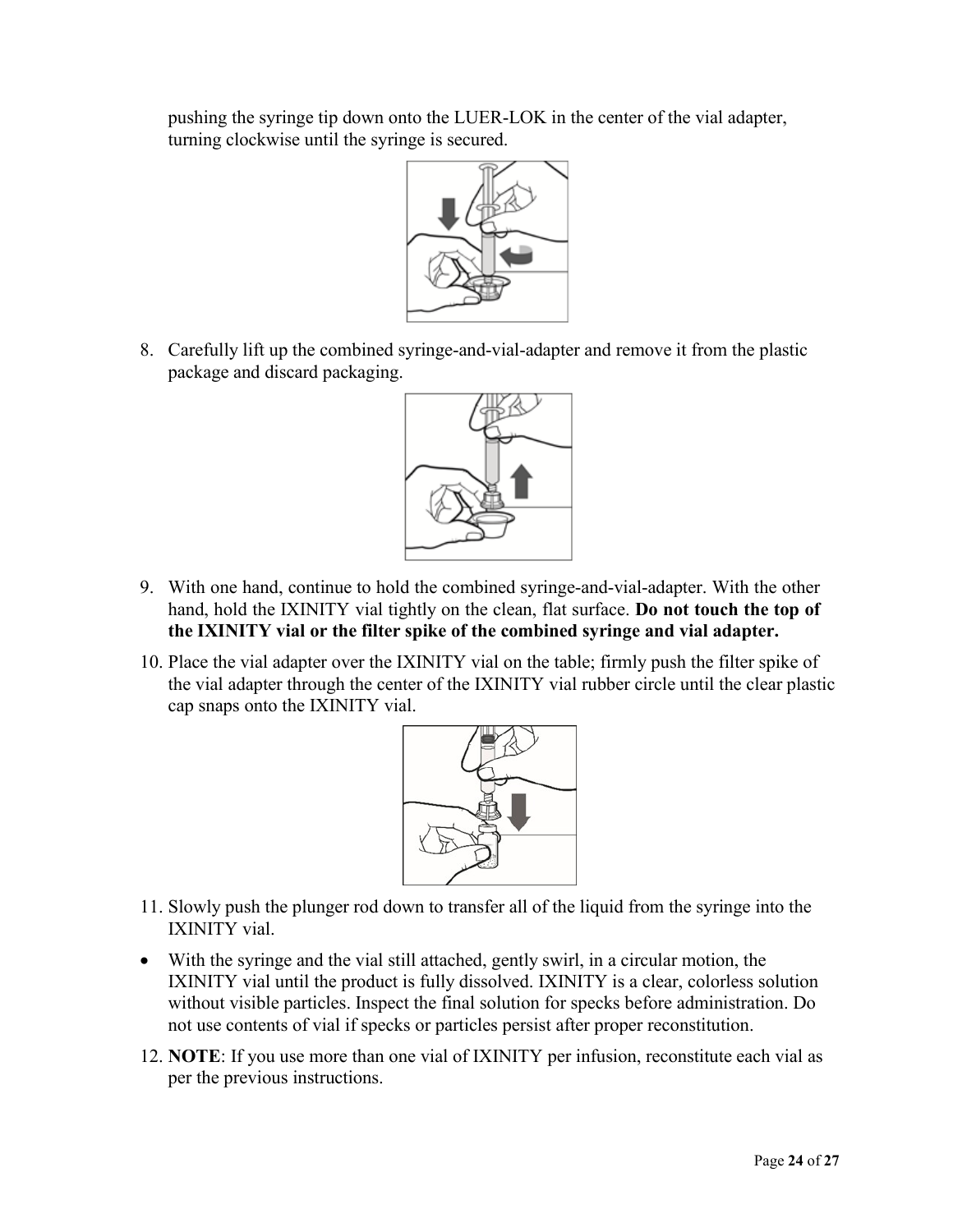

13. Remove the diluent syringe from the vial adapter by turning syringe counterclockwise until it is completely detached. **Do not touch the luer tip of the vial adapter.**



14. Remove the LUER-LOK syringe (administration syringe) from its sterile packaging, taking care to not touch the luer tip of the syringe. Attach to the reconstituted vial and vial adapter by turning syringe clockwise until it is securely attached.



15. Press and keep the plunger down and turn the IXINITY vial/vial adapter/administration syringe upside down to transfer the solution. Draw up the solution into the administration syringe slowly until all solution is transferred into the syringe. Inspect the vial to confirm as much liquid as possible has been extracted into the administration syringe. **NOTE**: If you use more than one vial of IXINITY per infusion, extract reconstituted liquid from each vial, as per the previous instructions.

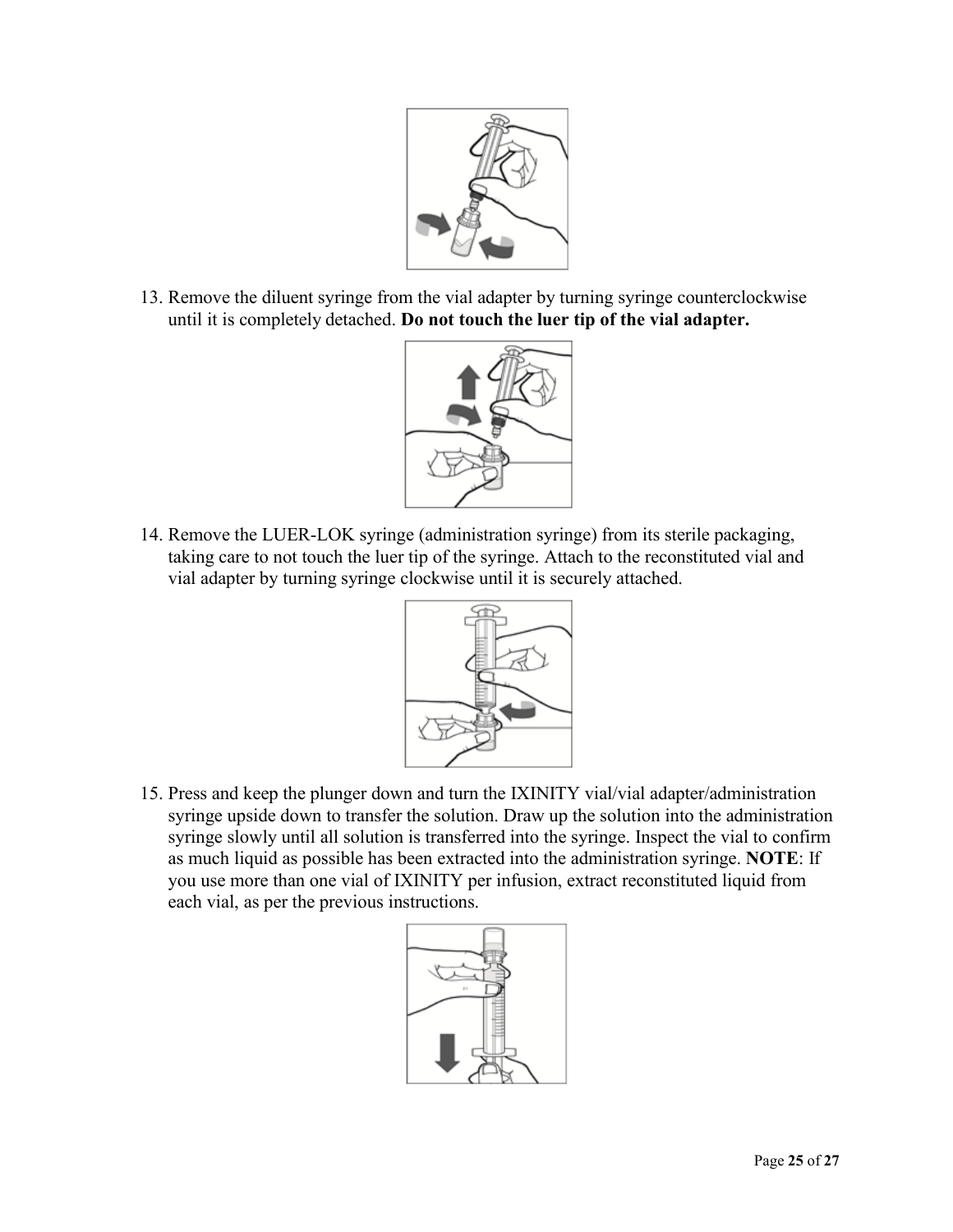16. Hold onto the vial adapter with one hand and firmly grasp the administration syringe with the other and unscrew the administration syringe from the vial adapter turning either counter clockwise. Do not touch the tip of the syringe to any object or surface. **NOTE:** If multiple reconstituted vials are required for infusion, *do not detach the large LUER-LOK administration syringe from the first vial until you are ready to attach the next vial (with vial adapter attached*).



17. Prior to administering the solution, invert the administration syringe so that the tip is pointed toward the ceiling and express any air in the syringe. Place the administration syringe containing the IXINITY solution on the clean surface, making sure that the tip does not touch anything.

The reconstituted solution should be infused immediately or within 3 hours of storage at room temperature after reconstitution. **NOTE**: The luer tip of the syringe must not be touched by any objects or surfaces, when disconnecting the syringe from the vial adapter, and when transferring the administration syringe to the infusion set.

*If you are using more than one vial, stop here and proceed to the Pooling Instructions.*

POOLING INSTRUCTIONS

POOLING is the process of combining two or more reconstituted vials into a larger administration syringe prior to intravenous administration.

*Do not detach the large LUER-LOK administration syringe until you are ready to attach the next vial (with vial adapter attached).*

*Follow the instructions above for reconstitution of the second vial.*

- 1. Remove the administration syringe from the first vial adapter by turning it counter clockwise until it is completely detached.
- 2. Attach the administration syringe to the second reconstituted vial by turning clockwise until it is securely attached.
- 3. Turn the IXINITY vial/vial adapter/administration syringe upside down, slowly pull on the plunger rod to draw the solution into the administration syringe (see Step 15 above).

Repeat this POOLING procedure with each vial you will be using.

Once you have pooled the required dose, proceed to administration using the administration syringe.